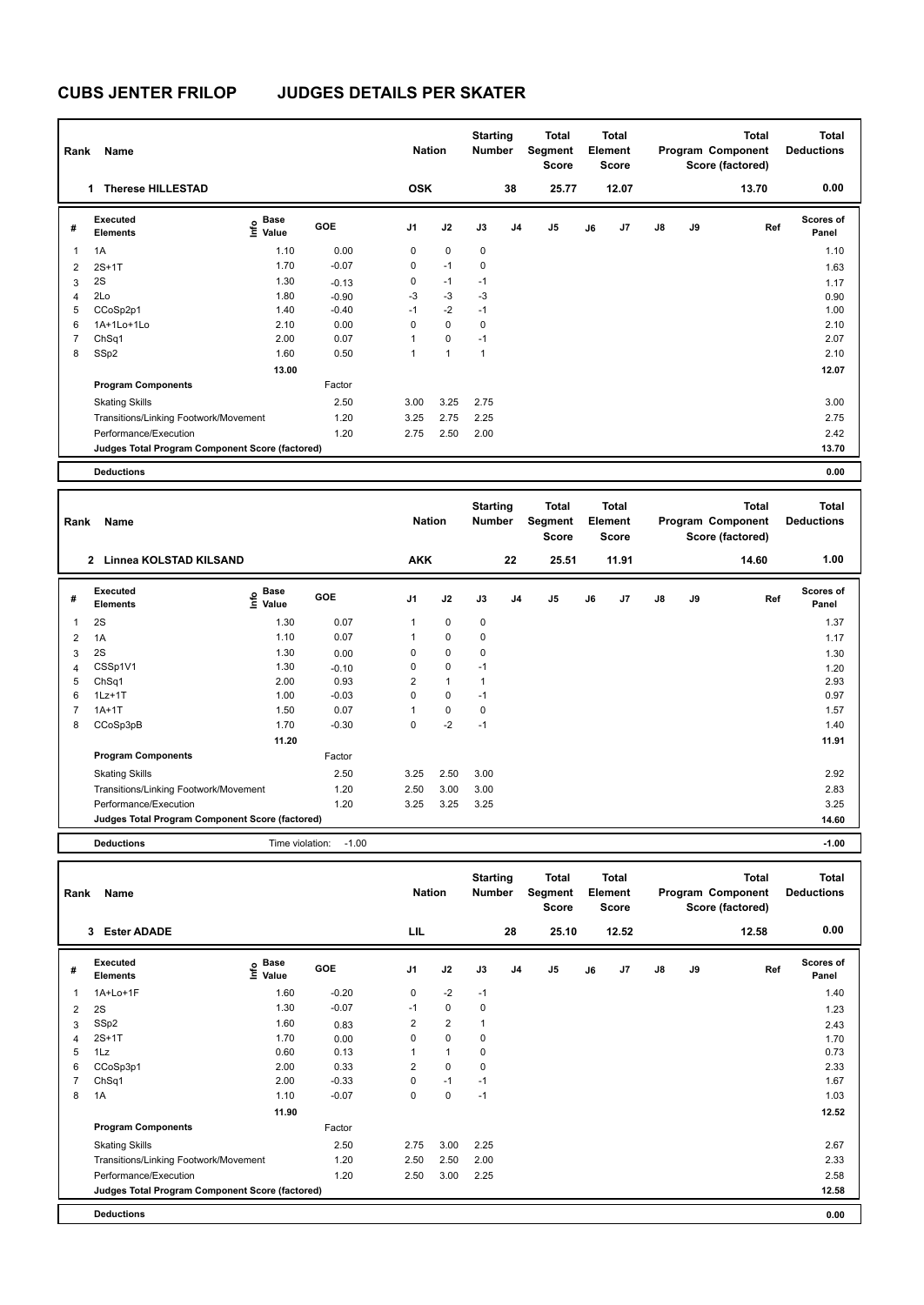| Rank | Name                                            |                                    |         | <b>Nation</b>  |                | <b>Starting</b><br><b>Number</b> |    | <b>Total</b><br>Segment<br><b>Score</b> |    | <b>Total</b><br>Element<br><b>Score</b> |               |    | <b>Total</b><br>Program Component<br>Score (factored) | Total<br><b>Deductions</b> |
|------|-------------------------------------------------|------------------------------------|---------|----------------|----------------|----------------------------------|----|-----------------------------------------|----|-----------------------------------------|---------------|----|-------------------------------------------------------|----------------------------|
|      | 4 Aagot-Cecilia BRANDSLIEN                      |                                    |         | <b>GKK</b>     |                |                                  | 20 | 22.90                                   |    | 11.97                                   |               |    | 10.93                                                 | 0.00                       |
| #    | Executed<br><b>Elements</b>                     | <b>Base</b><br>$\frac{6}{5}$ Value | GOE     | J <sub>1</sub> | J2             | J3                               | J4 | J <sub>5</sub>                          | J6 | J7                                      | $\mathsf{J}8$ | J9 | Ref                                                   | <b>Scores of</b><br>Panel  |
| 1    | 1A                                              | 1.10                               | 0.00    | 0              | $\mathbf 0$    | $\mathbf 0$                      |    |                                         |    |                                         |               |    |                                                       | 1.10                       |
| 2    | SSp1                                            | 1.30                               | 0.83    | $\overline{2}$ | $\overline{2}$ | $\mathbf{1}$                     |    |                                         |    |                                         |               |    |                                                       | 2.13                       |
| 3    | $1$ Lo $+1$ Lo                                  | 1.00                               | 0.00    | 0              | $\mathbf 0$    | 0                                |    |                                         |    |                                         |               |    |                                                       | 1.00                       |
| 4    | 2S                                              | 1.30                               | $-0.60$ | $-3$           | $-3$           | $-3$                             |    |                                         |    |                                         |               |    |                                                       | 0.70                       |
| 5    | 1A                                              | 1.10                               | 0.00    | 0              | $\mathbf 0$    | 0                                |    |                                         |    |                                         |               |    |                                                       | 1.10                       |
| 6    | ChSq1                                           | 2.00                               | 0.47    | 0              | $\mathbf{1}$   | $\mathbf{1}$                     |    |                                         |    |                                         |               |    |                                                       | 2.47                       |
|      | 1F+1Lo+1Lo                                      | 1.50                               | 0.07    | 0              | $\mathbf{1}$   | 0                                |    |                                         |    |                                         |               |    |                                                       | 1.57                       |
| 8    | CSp1                                            | 1.40                               | 0.50    | 1              | 1              | 1                                |    |                                         |    |                                         |               |    |                                                       | 1.90                       |
|      |                                                 | 10.70                              |         |                |                |                                  |    |                                         |    |                                         |               |    |                                                       | 11.97                      |
|      | <b>Program Components</b>                       |                                    | Factor  |                |                |                                  |    |                                         |    |                                         |               |    |                                                       |                            |
|      | <b>Skating Skills</b>                           |                                    | 2.50    | 2.00           | 2.00           | 2.75                             |    |                                         |    |                                         |               |    |                                                       | 2.25                       |
|      | Transitions/Linking Footwork/Movement           |                                    | 1.20    | 1.50           | 2.25           | 2.25                             |    |                                         |    |                                         |               |    |                                                       | 2.00                       |
|      | Performance/Execution                           |                                    | 1.20    | 2.25           | 2.50           | 2.50                             |    |                                         |    |                                         |               |    |                                                       | 2.42                       |
|      | Judges Total Program Component Score (factored) |                                    |         |                |                |                                  |    |                                         |    |                                         |               |    |                                                       | 10.93                      |
|      | <b>Deductions</b>                               |                                    |         |                |                |                                  |    |                                         |    |                                         |               |    |                                                       | 0.00                       |

| Rank | Name                                            |                                           |            | <b>Nation</b>  |              | <b>Starting</b><br><b>Number</b> |                | <b>Total</b><br>Segment<br><b>Score</b> |    | <b>Total</b><br>Element<br><b>Score</b> |               |    | <b>Total</b><br>Program Component<br>Score (factored) | <b>Total</b><br><b>Deductions</b> |
|------|-------------------------------------------------|-------------------------------------------|------------|----------------|--------------|----------------------------------|----------------|-----------------------------------------|----|-----------------------------------------|---------------|----|-------------------------------------------------------|-----------------------------------|
|      | Sofie Nedrum JACOBSEN<br>5.                     |                                           |            | <b>LKK</b>     |              |                                  | 9              | 22.53                                   |    | 9.83                                    |               |    | 12.70                                                 | 0.00                              |
| #    | Executed<br><b>Elements</b>                     | $\frac{6}{5}$ Base<br>$\frac{6}{5}$ Value | <b>GOE</b> | J <sub>1</sub> | J2           | J3                               | J <sub>4</sub> | J5                                      | J6 | J <sub>7</sub>                          | $\mathsf{J}8$ | J9 | Ref                                                   | <b>Scores of</b><br>Panel         |
| 1    | 1A+1Lo                                          | 1.60                                      | 0.00       | 0              | $\mathbf 0$  | 0                                |                |                                         |    |                                         |               |    |                                                       | 1.60                              |
| 2    | 1F                                              | 0.50                                      | 0.03       | 1              | $-1$         | 0                                |                |                                         |    |                                         |               |    |                                                       | 0.53                              |
| 3    | CSSp1V1                                         | 1.30                                      | $-0.03$    | 1              | $-1$         | $-1$                             |                |                                         |    |                                         |               |    |                                                       | 1.27                              |
| 4    | 1Lz                                             | 0.60                                      | $-0.07$    | 0              | $-1$         | $-1$                             |                |                                         |    |                                         |               |    |                                                       | 0.53                              |
| 5    | CoSp2p1                                         | 1.20                                      | 0.17       | 1              | 0            | 0                                |                |                                         |    |                                         |               |    |                                                       | 1.37                              |
| 6    | 1A                                              | 1.10                                      | $-0.07$    | 1              | $-1$         | $-1$                             |                |                                         |    |                                         |               |    |                                                       | 1.03                              |
| 7    | ChSq1                                           | 2.00                                      | 0.70       | $\overline{2}$ | $\mathbf{1}$ | 0                                |                |                                         |    |                                         |               |    |                                                       | 2.70                              |
| 8    | 1Lze+1Lo                                        | 1.00                                      | $-0.20$    | $-2$           | $-2$         | $-2$                             |                |                                         |    |                                         |               |    |                                                       | 0.80                              |
|      |                                                 | 9.30                                      |            |                |              |                                  |                |                                         |    |                                         |               |    |                                                       | 9.83                              |
|      | <b>Program Components</b>                       |                                           | Factor     |                |              |                                  |                |                                         |    |                                         |               |    |                                                       |                                   |
|      | <b>Skating Skills</b>                           |                                           | 2.50       | 3.25           | 3.00         | 2.75                             |                |                                         |    |                                         |               |    |                                                       | 3.00                              |
|      | Transitions/Linking Footwork/Movement           |                                           | 1.20       | 2.75           | 1.75         | 2.50                             |                |                                         |    |                                         |               |    |                                                       | 2.33                              |
|      | Performance/Execution                           |                                           | 1.20       | 2.25           | 2.25         | 1.50                             |                |                                         |    |                                         |               |    |                                                       | 2.00                              |
|      | Judges Total Program Component Score (factored) |                                           |            |                |              |                                  |                |                                         |    |                                         |               |    |                                                       | 12.70                             |
|      | <b>Deductions</b>                               |                                           |            |                |              |                                  |                |                                         |    |                                         |               |    |                                                       | 0.00                              |

! Not clear edge

| Rank | Name                                            |                                  |         | <b>Nation</b>  |              | <b>Starting</b><br>Number |                | Total<br>Segment<br><b>Score</b> |    | <b>Total</b><br>Element<br><b>Score</b> |               |    | <b>Total</b><br>Program Component<br>Score (factored) | <b>Total</b><br><b>Deductions</b> |
|------|-------------------------------------------------|----------------------------------|---------|----------------|--------------|---------------------------|----------------|----------------------------------|----|-----------------------------------------|---------------|----|-------------------------------------------------------|-----------------------------------|
|      | Ingrid OPHUS ERIKSEN<br>6                       |                                  |         | SIL            |              |                           | 6              | 22.26                            |    | 10.81                                   |               |    | 11.45                                                 | 0.00                              |
| #    | Executed<br><b>Elements</b>                     | <b>Base</b><br>e Base<br>⊆ Value | GOE     | J <sub>1</sub> | J2           | J3                        | J <sub>4</sub> | J5                               | J6 | J7                                      | $\mathsf{J}8$ | J9 | Ref                                                   | Scores of<br>Panel                |
| 1    | 1A+1Lo+1Lo                                      | 2.10                             | $-0.07$ | 0              | $-1$         | 0                         |                |                                  |    |                                         |               |    |                                                       | 2.03                              |
| 2    | $2S+1T$                                         | 1.70                             | $-0.20$ | $-2$           | $\mathbf 0$  | $-1$                      |                |                                  |    |                                         |               |    |                                                       | 1.50                              |
| 3    | FCCoSp2p1V1                                     | 1.20                             | $-0.23$ | $\mathbf{1}$   | $-2$         | $-2$                      |                |                                  |    |                                         |               |    |                                                       | 0.97                              |
| 4    | 2S                                              | 1.30                             | $-0.20$ | $-1$           | $-1$         | $-1$                      |                |                                  |    |                                         |               |    |                                                       | 1.10                              |
| 5    | 1A                                              | 1.10                             | $-0.13$ | $-1$           | $-1$         | 0                         |                |                                  |    |                                         |               |    |                                                       | 0.97                              |
| 6    | ChSq1                                           | 2.00                             | 0.47    | $\Omega$       | $\mathbf{1}$ |                           |                |                                  |    |                                         |               |    |                                                       | 2.47                              |
|      | 1Lz                                             | 0.60                             | 0.07    |                | 0            | 0                         |                |                                  |    |                                         |               |    |                                                       | 0.67                              |
| 8    | CoSp2p1                                         | 1.20                             | $-0.10$ | 0              | $-1$         | 0                         |                |                                  |    |                                         |               |    |                                                       | 1.10                              |
|      |                                                 | 11.20                            |         |                |              |                           |                |                                  |    |                                         |               |    |                                                       | 10.81                             |
|      | <b>Program Components</b>                       |                                  | Factor  |                |              |                           |                |                                  |    |                                         |               |    |                                                       |                                   |
|      | <b>Skating Skills</b>                           |                                  | 2.50    | 2.75           | 2.50         | 2.25                      |                |                                  |    |                                         |               |    |                                                       | 2.50                              |
|      | Transitions/Linking Footwork/Movement           |                                  | 1.20    | 2.50           | 1.75         | 2.25                      |                |                                  |    |                                         |               |    |                                                       | 2.17                              |
|      | Performance/Execution                           |                                  | 1.20    | 2.50           | 2.00         | 2.00                      |                |                                  |    |                                         |               |    |                                                       | 2.17                              |
|      | Judges Total Program Component Score (factored) |                                  |         |                |              |                           |                |                                  |    |                                         |               |    |                                                       | 11.45                             |
|      | <b>Deductions</b>                               |                                  |         |                |              |                           |                |                                  |    |                                         |               |    |                                                       | 0.00                              |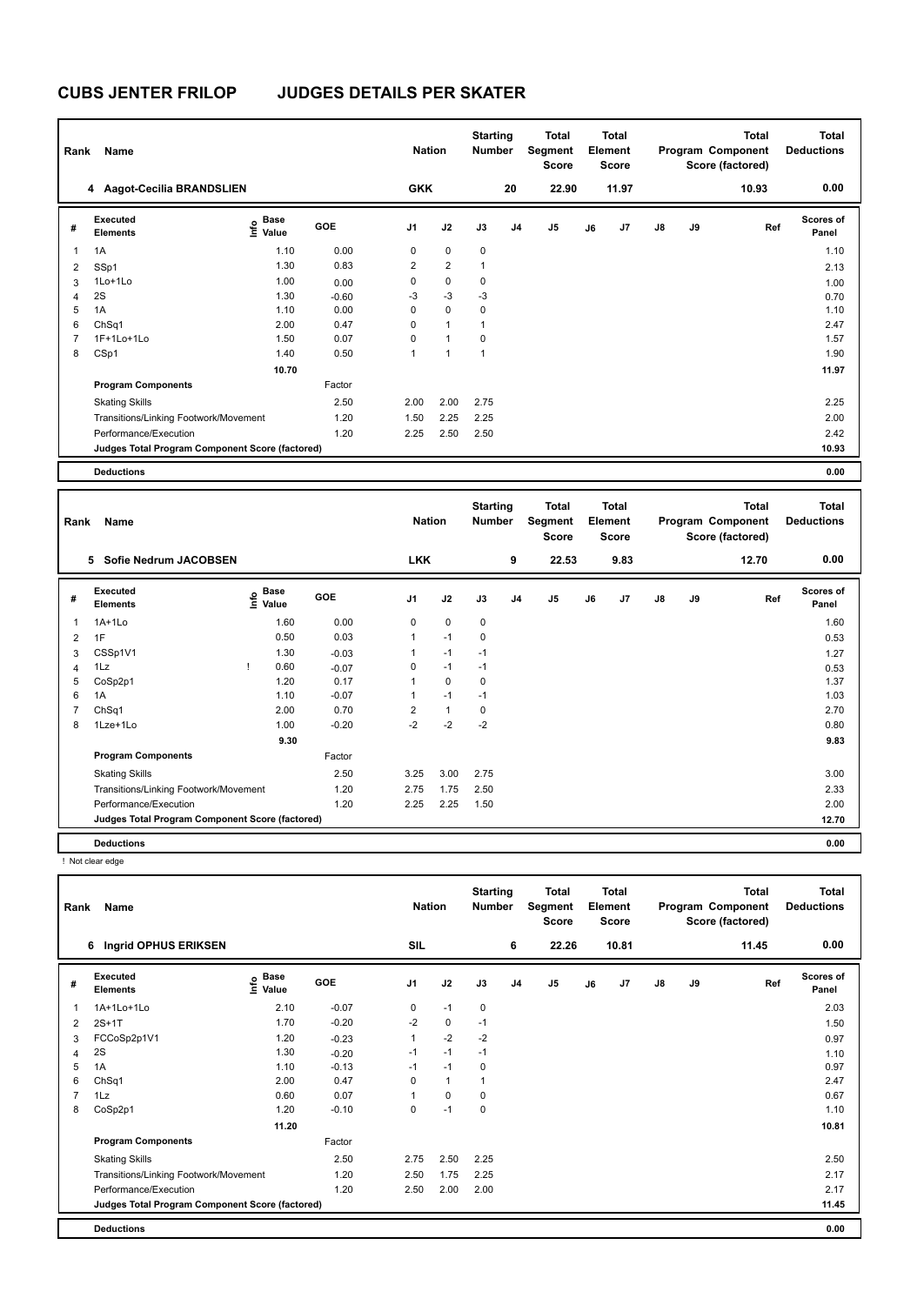| Rank | Name                                            |                       |         | <b>Nation</b>  |              | <b>Starting</b><br><b>Number</b> |                | Total<br>Segment<br><b>Score</b> |    | <b>Total</b><br>Element<br><b>Score</b> |               |    | <b>Total</b><br>Program Component<br>Score (factored) | <b>Total</b><br><b>Deductions</b> |
|------|-------------------------------------------------|-----------------------|---------|----------------|--------------|----------------------------------|----------------|----------------------------------|----|-----------------------------------------|---------------|----|-------------------------------------------------------|-----------------------------------|
|      | 7<br><b>Dinah Eline TORGERSEN</b>               |                       |         | LIL            |              |                                  | 37             | 21.58                            |    | 10.75                                   |               |    | 10.83                                                 | 0.00                              |
| #    | Executed<br><b>Elements</b>                     | Base<br>lnfo<br>Value | GOE     | J <sub>1</sub> | J2           | J3                               | J <sub>4</sub> | J <sub>5</sub>                   | J6 | J7                                      | $\mathsf{J}8$ | J9 | Ref                                                   | <b>Scores of</b><br>Panel         |
|      | ChSq1                                           | 2.00                  | 0.23    | 1              | $\mathbf 0$  | $\mathbf 0$                      |                |                                  |    |                                         |               |    |                                                       | 2.23                              |
| 2    | 1A                                              | 1.10                  | 0.00    | 0              | $\mathbf 0$  | 0                                |                |                                  |    |                                         |               |    |                                                       | 1.10                              |
| 3    | 2S                                              | 1.30                  | $-0.20$ | $-1$           | $-1$         | $-1$                             |                |                                  |    |                                         |               |    |                                                       | 1.10                              |
| 4    | CCoSp3pB                                        | 1.70                  | $-0.20$ | 0              | $-2$         | 0                                |                |                                  |    |                                         |               |    |                                                       | 1.50                              |
| 5    | 1Lz+1A+SEQ                                      | 1.36                  | $-0.20$ | $-1$           | $-1$         | $-1$                             |                |                                  |    |                                         |               |    |                                                       | 1.16                              |
| 6    | 1Lz                                             | 0.60                  | 0.00    | 0              | $\mathbf 0$  | 0                                |                |                                  |    |                                         |               |    |                                                       | 0.60                              |
|      | $2S+1T$                                         | 1.70                  | $-0.27$ | $-2$           | $-1$         | $-1$                             |                |                                  |    |                                         |               |    |                                                       | 1.43                              |
| 8    | SSp1                                            | 1.30                  | 0.33    | 1              | $\mathbf{1}$ | 0                                |                |                                  |    |                                         |               |    |                                                       | 1.63                              |
|      |                                                 | 11.06                 |         |                |              |                                  |                |                                  |    |                                         |               |    |                                                       | 10.75                             |
|      | <b>Program Components</b>                       |                       | Factor  |                |              |                                  |                |                                  |    |                                         |               |    |                                                       |                                   |
|      | <b>Skating Skills</b>                           |                       | 2.50    | 2.25           | 2.25         | 2.00                             |                |                                  |    |                                         |               |    |                                                       | 2.17                              |
|      | Transitions/Linking Footwork/Movement           |                       | 1.20    | 2.25           | 2.25         | 2.00                             |                |                                  |    |                                         |               |    |                                                       | 2.17                              |
|      | Performance/Execution                           |                       | 1.20    | 2.75           | 2.50         | 1.75                             |                |                                  |    |                                         |               |    |                                                       | 2.33                              |
|      | Judges Total Program Component Score (factored) |                       |         |                |              |                                  |                |                                  |    |                                         |               |    |                                                       | 10.83                             |
|      | <b>Deductions</b>                               |                       |         |                |              |                                  |                |                                  |    |                                         |               |    |                                                       | 0.00                              |

| Rank           | Name                                            |                                  |            | <b>Nation</b>  |             | <b>Starting</b><br><b>Number</b> |                | <b>Total</b><br>Segment<br><b>Score</b> |    | <b>Total</b><br>Element<br><b>Score</b> |               |    | <b>Total</b><br>Program Component<br>Score (factored) | <b>Total</b><br><b>Deductions</b> |
|----------------|-------------------------------------------------|----------------------------------|------------|----------------|-------------|----------------------------------|----------------|-----------------------------------------|----|-----------------------------------------|---------------|----|-------------------------------------------------------|-----------------------------------|
|                | <b>Kaia KLEVEN</b><br>8                         |                                  |            | <b>TSK</b>     |             |                                  | 5              | 20.95                                   |    | 9.90                                    |               |    | 11.05                                                 | 0.00                              |
| #              | Executed<br><b>Elements</b>                     | <b>Base</b><br>o Base<br>⊆ Value | <b>GOE</b> | J <sub>1</sub> | J2          | J3                               | J <sub>4</sub> | J5                                      | J6 | J7                                      | $\mathsf{J}8$ | J9 | Ref                                                   | <b>Scores of</b><br>Panel         |
| 1              | $1F+1Lo$                                        | 1.00                             | 0.07       | 1              | $\mathbf 0$ | 0                                |                |                                         |    |                                         |               |    |                                                       | 1.07                              |
| $\overline{2}$ | 1A                                              | 1.10                             | $-0.07$    | 0              | $-1$        | 0                                |                |                                         |    |                                         |               |    |                                                       | 1.03                              |
| 3              | SSp1                                            | 1.30                             | 0.17       | 1              | 0           | 0                                |                |                                         |    |                                         |               |    |                                                       | 1.47                              |
| 4              | 1Lz                                             | 0.60                             | 0.07       |                | 0           | 0                                |                |                                         |    |                                         |               |    |                                                       | 0.67                              |
| 5              | $1A+1T$                                         | 1.50                             | 0.00       | 0              | $\mathbf 0$ | 0                                |                |                                         |    |                                         |               |    |                                                       | 1.50                              |
| 6              | CoSp3pB                                         | 1.50                             | 0.33       | $\overline{2}$ | $\mathbf 0$ | 0                                |                |                                         |    |                                         |               |    |                                                       | 1.83                              |
| $\overline{7}$ | 2S<<                                            | 0.40                             | $-0.30$    | $-3$           | $-3$        | $-3$                             |                |                                         |    |                                         |               |    |                                                       | 0.10                              |
| 8              | ChSq1                                           | 2.00                             | 0.23       | 1              | $\mathbf 0$ | 0                                |                |                                         |    |                                         |               |    |                                                       | 2.23                              |
|                |                                                 | 9.40                             |            |                |             |                                  |                |                                         |    |                                         |               |    |                                                       | 9.90                              |
|                | <b>Program Components</b>                       |                                  | Factor     |                |             |                                  |                |                                         |    |                                         |               |    |                                                       |                                   |
|                | <b>Skating Skills</b>                           |                                  | 2.50       | 2.50           | 2.25        | 2.50                             |                |                                         |    |                                         |               |    |                                                       | 2.42                              |
|                | Transitions/Linking Footwork/Movement           |                                  | 1.20       | 2.00           | 2.00        | 2.25                             |                |                                         |    |                                         |               |    |                                                       | 2.08                              |
|                | Performance/Execution                           |                                  | 1.20       | 2.25           | 1.75        | 2.25                             |                |                                         |    |                                         |               |    |                                                       | 2.08                              |
|                | Judges Total Program Component Score (factored) |                                  |            |                |             |                                  |                |                                         |    |                                         |               |    |                                                       | 11.05                             |
|                | <b>Deductions</b>                               |                                  |            |                |             |                                  |                |                                         |    |                                         |               |    |                                                       | 0.00                              |

<< Downgraded jump

| Rank | Name                                            |                            |         | <b>Nation</b>  |              | <b>Starting</b><br><b>Number</b> |                | <b>Total</b><br>Segment<br><b>Score</b> |    | <b>Total</b><br>Element<br><b>Score</b> |               |    | <b>Total</b><br>Program Component<br>Score (factored) | <b>Total</b><br><b>Deductions</b> |
|------|-------------------------------------------------|----------------------------|---------|----------------|--------------|----------------------------------|----------------|-----------------------------------------|----|-----------------------------------------|---------------|----|-------------------------------------------------------|-----------------------------------|
|      | <b>Victoria BIERING</b><br>9                    |                            |         | <b>TT</b>      |              |                                  | 18             | 19.73                                   |    | 9.70                                    |               |    | 10.03                                                 | 0.00                              |
| #    | Executed<br><b>Elements</b>                     | <b>Base</b><br>۴o<br>Value | GOE     | J <sub>1</sub> | J2           | J3                               | J <sub>4</sub> | J <sub>5</sub>                          | J6 | J7                                      | $\mathsf{J}8$ | J9 | Ref                                                   | Scores of<br>Panel                |
| 1    | 1F+1Lo+1Lo                                      | 1.50                       | 0.00    | 0              | $\mathbf 0$  | 0                                |                |                                         |    |                                         |               |    |                                                       | 1.50                              |
| 2    | $1A+1T$                                         | 1.50                       | $-0.13$ | 0              | $-1$         | $-1$                             |                |                                         |    |                                         |               |    |                                                       | 1.37                              |
| 3    | SSp2                                            | 1.60                       | 0.67    | $\overline{2}$ | $\mathbf{1}$ | 1                                |                |                                         |    |                                         |               |    |                                                       | 2.27                              |
| 4    | ChSq1                                           | 2.00                       | $-1.50$ | $-3$           | $-3$         | $-3$                             |                |                                         |    |                                         |               |    |                                                       | 0.50                              |
| 5    | 2S                                              | 1.30                       | $-0.27$ | 0              | $-2$         | $-2$                             |                |                                         |    |                                         |               |    |                                                       | 1.03                              |
| 6    | 1Lz                                             | 0.60                       | 0.00    | 0              | $\mathbf 0$  | 0                                |                |                                         |    |                                         |               |    |                                                       | 0.60                              |
| 7    | 1A                                              | 1.10                       | 0.00    | $\Omega$       | $\mathbf 0$  | 0                                |                |                                         |    |                                         |               |    |                                                       | 1.10                              |
| 8    | CCoSp2pBV1                                      | 1.00                       | 0.33    | $\overline{2}$ | $\mathbf 0$  | $\mathbf 0$                      |                |                                         |    |                                         |               |    |                                                       | 1.33                              |
|      |                                                 | 10.60                      |         |                |              |                                  |                |                                         |    |                                         |               |    |                                                       | 9.70                              |
|      | <b>Program Components</b>                       |                            | Factor  |                |              |                                  |                |                                         |    |                                         |               |    |                                                       |                                   |
|      | <b>Skating Skills</b>                           |                            | 2.50    | 2.50           | 1.75         | 2.50                             |                |                                         |    |                                         |               |    |                                                       | 2.25                              |
|      | Transitions/Linking Footwork/Movement           |                            | 1.20    | 2.00           | 2.00         | 2.25                             |                |                                         |    |                                         |               |    |                                                       | 2.08                              |
|      | Performance/Execution                           |                            | 1.20    | 1.50           | 1.75         | 1.50                             |                |                                         |    |                                         |               |    |                                                       | 1.58                              |
|      | Judges Total Program Component Score (factored) |                            |         |                |              |                                  |                |                                         |    |                                         |               |    |                                                       | 10.03                             |
|      | <b>Deductions</b>                               |                            |         |                |              |                                  |                |                                         |    |                                         |               |    |                                                       | 0.00                              |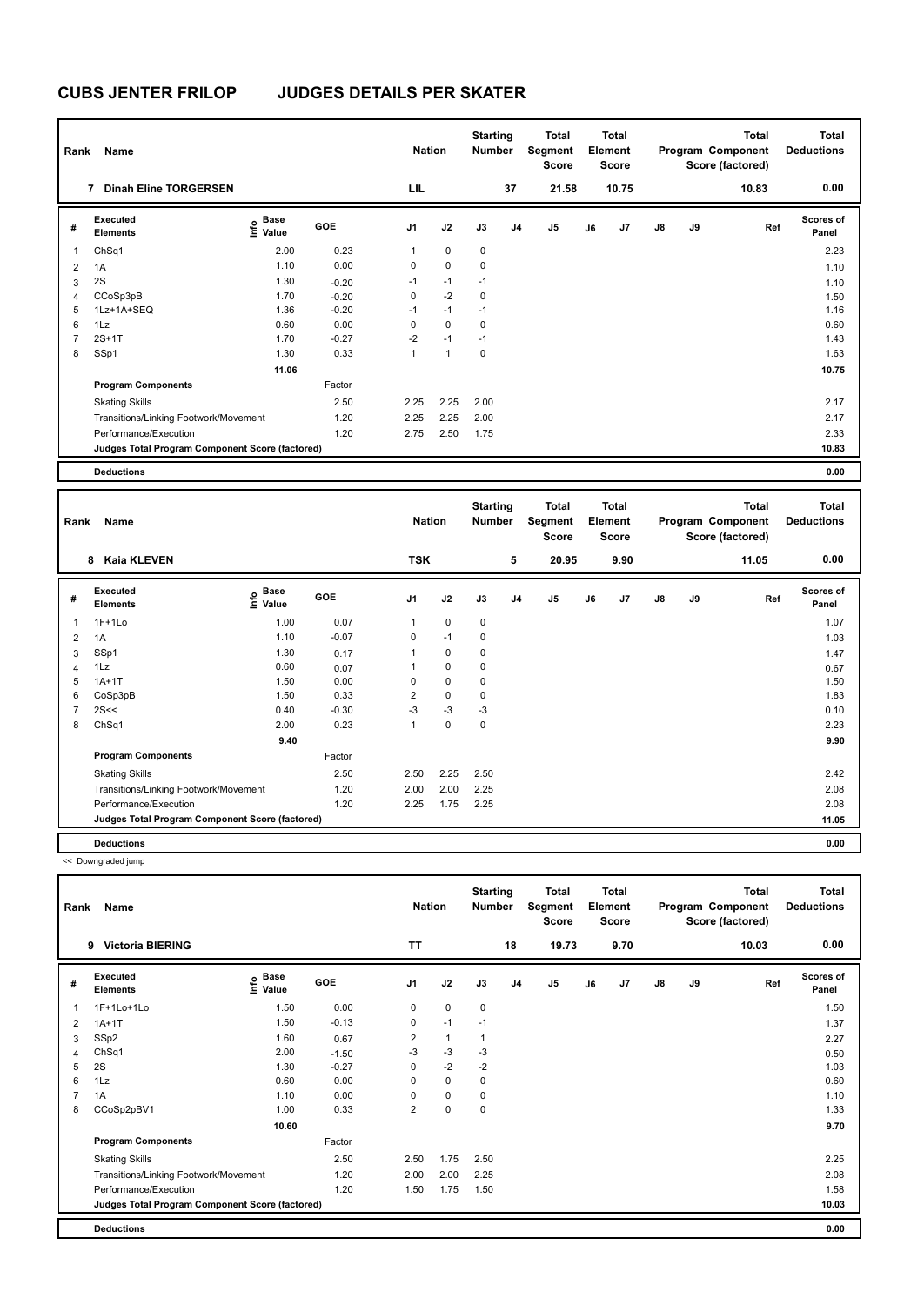| Rank           | Name                                            |                              |         | <b>Nation</b>  |              | <b>Starting</b><br>Number |                | <b>Total</b><br>Segment<br><b>Score</b> |    | Total<br>Element<br><b>Score</b> |               |    | <b>Total</b><br>Program Component<br>Score (factored) | Total<br><b>Deductions</b> |
|----------------|-------------------------------------------------|------------------------------|---------|----------------|--------------|---------------------------|----------------|-----------------------------------------|----|----------------------------------|---------------|----|-------------------------------------------------------|----------------------------|
|                | <b>Ida TORP</b><br>10                           |                              |         | <b>OSK</b>     |              |                           | 39             | 19.67                                   |    | 8.64                             |               |    | 11.03                                                 | 0.00                       |
| #              | Executed<br><b>Elements</b>                     | <b>Base</b><br>١nfo<br>Value | GOE     | J <sub>1</sub> | J2           | J3                        | J <sub>4</sub> | J <sub>5</sub>                          | J6 | J7                               | $\mathsf{J}8$ | J9 | Ref                                                   | <b>Scores of</b><br>Panel  |
| $\overline{1}$ | 1Lo                                             | 0.50                         | 0.07    | 0              | $\mathbf{1}$ | $\mathbf 0$               |                |                                         |    |                                  |               |    |                                                       | 0.57                       |
| $\overline{2}$ | $1F+1Lo$                                        | 1.00                         | $-0.03$ | 0              | $\mathbf 0$  | $-1$                      |                |                                         |    |                                  |               |    |                                                       | 0.97                       |
| 3              | SSpB                                            | 1.10                         | $-0.10$ | 0              | $-1$         | 0                         |                |                                         |    |                                  |               |    |                                                       | 1.00                       |
| $\overline{4}$ | 1A                                              | 1.10                         | $-0.13$ | 0              | $-1$         | $-1$                      |                |                                         |    |                                  |               |    |                                                       | 0.97                       |
| 5              | ChSq1                                           | 2.00                         | 0.70    | 1              | $\mathbf{1}$ | $\mathbf{1}$              |                |                                         |    |                                  |               |    |                                                       | 2.70                       |
| 6              | 1Lz+1A+SEQ                                      | 1.36                         | $-0.20$ | $-1$           | $-1$         | $-1$                      |                |                                         |    |                                  |               |    |                                                       | 1.16                       |
| 7              | CSpB                                            | 1.10                         | $-0.30$ | $-1$           | $-1$         | $-1$                      |                |                                         |    |                                  |               |    |                                                       | 0.80                       |
| 8              | 1Lo                                             | 0.50                         | $-0.03$ | 0              | $\mathbf 0$  | $-1$                      |                |                                         |    |                                  |               |    |                                                       | 0.47                       |
|                |                                                 | 8.66                         |         |                |              |                           |                |                                         |    |                                  |               |    |                                                       | 8.64                       |
|                | <b>Program Components</b>                       |                              | Factor  |                |              |                           |                |                                         |    |                                  |               |    |                                                       |                            |
|                | <b>Skating Skills</b>                           |                              | 2.50    | 2.25           | 2.50         | 2.25                      |                |                                         |    |                                  |               |    |                                                       | 2.33                       |
|                | Transitions/Linking Footwork/Movement           |                              | 1.20    | 1.75           | 2.25         | 2.00                      |                |                                         |    |                                  |               |    |                                                       | 2.00                       |
|                | Performance/Execution                           |                              | 1.20    | 2.00           | 2.50         | 2.50                      |                |                                         |    |                                  |               |    |                                                       | 2.33                       |
|                | Judges Total Program Component Score (factored) |                              |         |                |              |                           |                |                                         |    |                                  |               |    |                                                       | 11.03                      |
|                | <b>Deductions</b>                               |                              |         |                |              |                           |                |                                         |    |                                  |               |    |                                                       | 0.00                       |

| Rank           | Name                                            |                                           |                   | <b>Nation</b>  |                | <b>Starting</b><br><b>Number</b> |                | <b>Total</b><br>Segment<br><b>Score</b> |    | <b>Total</b><br>Element<br><b>Score</b> |               |    | <b>Total</b><br>Program Component<br>Score (factored) | <b>Total</b><br><b>Deductions</b> |
|----------------|-------------------------------------------------|-------------------------------------------|-------------------|----------------|----------------|----------------------------------|----------------|-----------------------------------------|----|-----------------------------------------|---------------|----|-------------------------------------------------------|-----------------------------------|
|                | Sara Langeland FÆREVAAG<br>11                   |                                           |                   | <b>BKK</b>     |                |                                  | 29             | 19.14                                   |    | 8.41                                    |               |    | 11.73                                                 | 1.00                              |
| #              | Executed<br><b>Elements</b>                     | $\frac{e}{E}$ Base<br>$\frac{E}{E}$ Value | <b>GOE</b>        | J <sub>1</sub> | J2             | J3                               | J <sub>4</sub> | J <sub>5</sub>                          | J6 | J7                                      | $\mathsf{J}8$ | J9 | Ref                                                   | <b>Scores of</b><br>Panel         |
| $\overline{1}$ | Α                                               | 0.00                                      | 0.00              |                |                |                                  |                |                                         |    |                                         |               |    |                                                       | 0.00                              |
| $\overline{2}$ | 1F                                              | 0.50                                      | 0.20              | $\mathbf{1}$   | $\mathbf{1}$   | 1                                |                |                                         |    |                                         |               |    |                                                       | 0.70                              |
| 3              | 1F+1Lo+1Lo                                      | 1.50                                      | $-0.03$           | $-1$           | $\mathbf 0$    | $\mathbf 0$                      |                |                                         |    |                                         |               |    |                                                       | 1.47                              |
| 4              | CCoSp3pB                                        | 1.70                                      | $-0.60$           | $-2$           | $-2$           | $-2$                             |                |                                         |    |                                         |               |    |                                                       | 1.10                              |
| 5              | 1Lz                                             | 0.60                                      | $-0.10$           | $-1$           | $-1$           | $-1$                             |                |                                         |    |                                         |               |    |                                                       | 0.50                              |
| 6              | ChSq1                                           | 2.00                                      | 0.23              | 1              | $\mathbf 0$    | 0                                |                |                                         |    |                                         |               |    |                                                       | 2.23                              |
| $\overline{7}$ | 1A+SEQ                                          | 0.88                                      | $-0.60$           | $-3$           | $-3$           | $-3$                             |                |                                         |    |                                         |               |    |                                                       | 0.28                              |
| 8              | SSp1                                            | 1.30                                      | 0.83              | $\overline{2}$ | $\overline{2}$ | $\mathbf{1}$                     |                |                                         |    |                                         |               |    |                                                       | 2.13                              |
|                |                                                 | 8.48                                      |                   |                |                |                                  |                |                                         |    |                                         |               |    |                                                       | 8.41                              |
|                | <b>Program Components</b>                       |                                           | Factor            |                |                |                                  |                |                                         |    |                                         |               |    |                                                       |                                   |
|                | <b>Skating Skills</b>                           |                                           | 2.50              | 2.00           | 2.50           | 2.50                             |                |                                         |    |                                         |               |    |                                                       | 2.33                              |
|                | Transitions/Linking Footwork/Movement           |                                           | 1.20              | 2.25           | 2.75           | 2.50                             |                |                                         |    |                                         |               |    |                                                       | 2.50                              |
|                | Performance/Execution                           |                                           | 1.20              | 2.50           | 2.50           | 2.25                             |                |                                         |    |                                         |               |    |                                                       | 2.42                              |
|                | Judges Total Program Component Score (factored) |                                           |                   |                |                |                                  |                |                                         |    |                                         |               |    |                                                       | 11.73                             |
|                | <b>Deductions</b>                               |                                           | Falls:<br>$-1.00$ |                |                |                                  |                |                                         |    |                                         |               |    |                                                       | $-1.00$                           |

| Rank | Name                                            |                                  |         | <b>Nation</b>  |              | <b>Starting</b><br><b>Number</b> |                | Total<br>Segment<br><b>Score</b> |    | <b>Total</b><br>Element<br><b>Score</b> |               |    | <b>Total</b><br>Program Component<br>Score (factored) | <b>Total</b><br><b>Deductions</b> |
|------|-------------------------------------------------|----------------------------------|---------|----------------|--------------|----------------------------------|----------------|----------------------------------|----|-----------------------------------------|---------------|----|-------------------------------------------------------|-----------------------------------|
| 12   | Ingeborg Cecilie SLØRDAHL TELLEFSEN             |                                  |         | <b>OSK</b>     |              |                                  | 30             | 19.00                            |    | 9.00                                    |               |    | 10.00                                                 | 0.00                              |
| #    | <b>Executed</b><br><b>Elements</b>              | <b>Base</b><br>e Base<br>⊆ Value | GOE     | J <sub>1</sub> | J2           | J3                               | J <sub>4</sub> | J5                               | J6 | J <sub>7</sub>                          | $\mathsf{J}8$ | J9 | Ref                                                   | <b>Scores of</b><br>Panel         |
| 1    | 1Lz                                             | 0.60                             | $-0.03$ | $-1$           | $\mathbf 0$  | 0                                |                |                                  |    |                                         |               |    |                                                       | 0.57                              |
| 2    | 1A                                              | 1.10                             | $-0.40$ | $-2$           | $-2$         | $-2$                             |                |                                  |    |                                         |               |    |                                                       | 0.70                              |
| 3    | SSpB                                            | 1.10                             | 0.17    | 1              | $\mathbf 0$  | 0                                |                |                                  |    |                                         |               |    |                                                       | 1.27                              |
| 4    | $1Lo+1T$                                        | 0.90                             | 0.00    | 0              | $\mathbf 0$  | 0                                |                |                                  |    |                                         |               |    |                                                       | 0.90                              |
| 5    | CCoSp3pB                                        | 1.70                             | 0.07    | 1              | $-1$         | 0                                |                |                                  |    |                                         |               |    |                                                       | 1.77                              |
| 6    | $1F+1Lo$                                        | 1.00                             | $-0.07$ | 0              | $-1$         | $-1$                             |                |                                  |    |                                         |               |    |                                                       | 0.93                              |
|      | ChSq1                                           | 2.00                             | 0.23    | 1              | $\mathbf 0$  | 0                                |                |                                  |    |                                         |               |    |                                                       | 2.23                              |
| 8    | 1F                                              | 0.50                             | 0.13    | 1              | $\mathbf{1}$ | 0                                |                |                                  |    |                                         |               |    |                                                       | 0.63                              |
|      |                                                 | 8.90                             |         |                |              |                                  |                |                                  |    |                                         |               |    |                                                       | 9.00                              |
|      | <b>Program Components</b>                       |                                  | Factor  |                |              |                                  |                |                                  |    |                                         |               |    |                                                       |                                   |
|      | <b>Skating Skills</b>                           |                                  | 2.50    | 2.00           | 2.25         | 2.00                             |                |                                  |    |                                         |               |    |                                                       | 2.08                              |
|      | Transitions/Linking Footwork/Movement           |                                  | 1.20    | 2.00           | 2.00         | 1.50                             |                |                                  |    |                                         |               |    |                                                       | 1.83                              |
|      | Performance/Execution                           |                                  | 1.20    | 2.25           | 2.50         | 1.75                             |                |                                  |    |                                         |               |    |                                                       | 2.17                              |
|      | Judges Total Program Component Score (factored) |                                  |         |                |              |                                  |                |                                  |    |                                         |               |    |                                                       | 10.00                             |
|      | <b>Deductions</b>                               |                                  |         |                |              |                                  |                |                                  |    |                                         |               |    |                                                       | 0.00                              |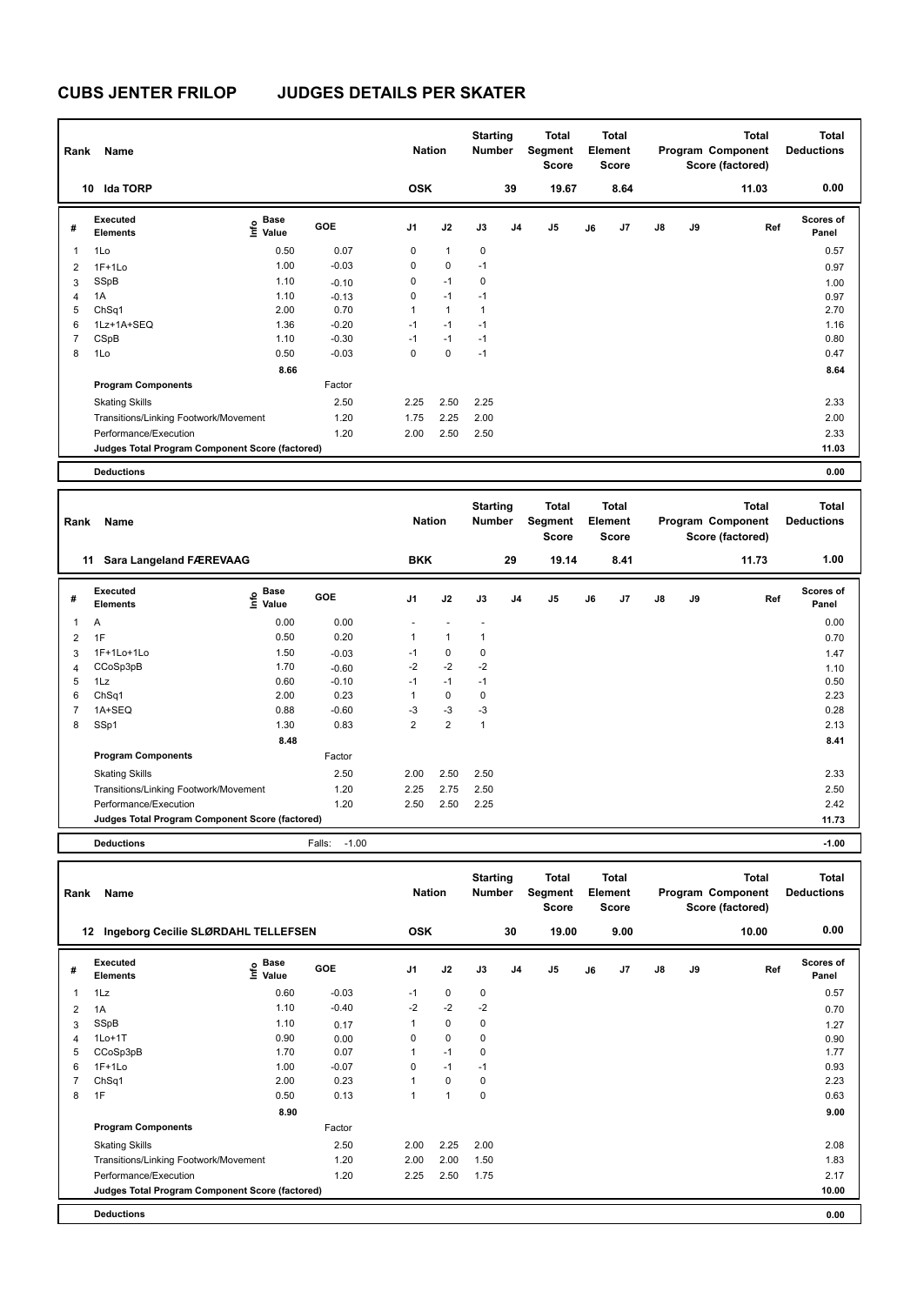| Rank           | Name                                            |                              |            | <b>Nation</b>  |             | <b>Starting</b><br><b>Number</b> |                | Total<br>Segment<br><b>Score</b> |    | <b>Total</b><br>Element<br><b>Score</b> |               |    | <b>Total</b><br>Program Component<br>Score (factored) | Total<br><b>Deductions</b> |
|----------------|-------------------------------------------------|------------------------------|------------|----------------|-------------|----------------------------------|----------------|----------------------------------|----|-----------------------------------------|---------------|----|-------------------------------------------------------|----------------------------|
|                | <b>Solveig LILLE</b><br>13                      |                              |            | <b>AKK</b>     |             |                                  | 25             | 18.99                            |    | 7.66                                    |               |    | 11.33                                                 | 0.00                       |
| #              | Executed<br><b>Elements</b>                     | <b>Base</b><br>Info<br>Value | <b>GOE</b> | J <sub>1</sub> | J2          | J3                               | J <sub>4</sub> | J5                               | J6 | J7                                      | $\mathsf{J}8$ | J9 | Ref                                                   | <b>Scores of</b><br>Panel  |
| 1              | 1A                                              | 1.10                         | 0.00       | 0              | $\mathbf 0$ | $\mathbf 0$                      |                |                                  |    |                                         |               |    |                                                       | 1.10                       |
| 2              | 1Lz+1Lo+1Lo                                     | 1.60                         | 0.00       | 0              | $\mathbf 0$ | 0                                |                |                                  |    |                                         |               |    |                                                       | 1.60                       |
| 3              | Ccosp0                                          | 0.00                         | 0.00       |                |             |                                  |                |                                  |    |                                         |               |    |                                                       | 0.00                       |
| 4              | ChSq1                                           | 2.00                         | 0.23       | 1              | 0           | 0                                |                |                                  |    |                                         |               |    |                                                       | 2.23                       |
| 5              | 1F                                              | 0.50                         | 0.00       | 0              | 0           | 0                                |                |                                  |    |                                         |               |    |                                                       | 0.50                       |
| 6              | $1S+1Lo$                                        | 0.90                         | $-0.10$    | 0              | 0           | $-3$                             |                |                                  |    |                                         |               |    |                                                       | 0.80                       |
| $\overline{7}$ | 1A                                              | 1.10                         | $-0.47$    | $-3$           | $-3$        | $-1$                             |                |                                  |    |                                         |               |    |                                                       | 0.63                       |
| 8              | SSpB                                            | 1.10                         | $-0.30$    | $-1$           | $-1$        | $-1$                             |                |                                  |    |                                         |               |    |                                                       | 0.80                       |
|                |                                                 | 8.30                         |            |                |             |                                  |                |                                  |    |                                         |               |    |                                                       | 7.66                       |
|                | <b>Program Components</b>                       |                              | Factor     |                |             |                                  |                |                                  |    |                                         |               |    |                                                       |                            |
|                | <b>Skating Skills</b>                           |                              | 2.50       | 2.50           | 2.00        | 2.25                             |                |                                  |    |                                         |               |    |                                                       | 2.25                       |
|                | Transitions/Linking Footwork/Movement           |                              | 1.20       | 2.25           | 3.00        | 2.00                             |                |                                  |    |                                         |               |    |                                                       | 2.42                       |
|                | Performance/Execution                           |                              | 1.20       | 2.50           | 2.75        | 1.75                             |                |                                  |    |                                         |               |    |                                                       | 2.33                       |
|                | Judges Total Program Component Score (factored) |                              |            |                |             |                                  |                |                                  |    |                                         |               |    |                                                       | 11.33                      |
|                | <b>Deductions</b>                               |                              |            |                |             |                                  |                |                                  |    |                                         |               |    |                                                       | 0.00                       |

| Rank           | Name                                            |                                  |         | <b>Nation</b>  |                      | <b>Starting</b><br><b>Number</b> |                | Total<br>Segment<br><b>Score</b> |    | <b>Total</b><br>Element<br><b>Score</b> |               |    | <b>Total</b><br>Program Component<br>Score (factored) | <b>Total</b><br><b>Deductions</b> |
|----------------|-------------------------------------------------|----------------------------------|---------|----------------|----------------------|----------------------------------|----------------|----------------------------------|----|-----------------------------------------|---------------|----|-------------------------------------------------------|-----------------------------------|
|                | <b>Frida SULISTIONO</b><br>14                   |                                  |         | <b>LKK</b>     |                      |                                  | 26             | 18.39                            |    | 8.99                                    |               |    | 9.40                                                  | 0.00                              |
| #              | Executed<br><b>Elements</b>                     | <b>Base</b><br>e Base<br>⊆ Value | GOE     | J <sub>1</sub> | J2                   | J3                               | J <sub>4</sub> | J <sub>5</sub>                   | J6 | J7                                      | $\mathsf{J}8$ | J9 | Ref                                                   | <b>Scores of</b><br>Panel         |
| 1              | 1Lo+1Lo+1Lo                                     | 1.50                             | 0.00    | 0              | $\mathbf 0$          | $\mathbf 0$                      |                |                                  |    |                                         |               |    |                                                       | 1.50                              |
| 2              | 1Lz                                             | 0.60                             | $-0.07$ | $-1$           | $-1$                 | 0                                |                |                                  |    |                                         |               |    |                                                       | 0.53                              |
| 3              | CCoSp2p1                                        | 1.40                             | $-0.40$ | 0              | $-2$                 | $-2$                             |                |                                  |    |                                         |               |    |                                                       | 1.00                              |
| $\overline{4}$ | 1A                                              | 1.10                             | $-0.07$ | 0              | $\mathbf 0$          | $-1$                             |                |                                  |    |                                         |               |    |                                                       | 1.03                              |
| 5              | $1Lz+1Lo$                                       | 1.10                             | $-0.10$ | $-1$           | $-1$                 | $-1$                             |                |                                  |    |                                         |               |    |                                                       | 1.00                              |
| 6              | ChSq1                                           | 2.00                             | $-0.50$ | $-1$           | $-1$                 | $-1$                             |                |                                  |    |                                         |               |    |                                                       | 1.50                              |
| $\overline{7}$ | 1A                                              | 1.10                             | $-0.60$ | $-3$           | $-3$                 | -3                               |                |                                  |    |                                         |               |    |                                                       | 0.50                              |
| 8              | SSp2                                            | 1.60                             | 0.33    | 0              | $\blacktriangleleft$ | 1                                |                |                                  |    |                                         |               |    |                                                       | 1.93                              |
|                |                                                 | 10.40                            |         |                |                      |                                  |                |                                  |    |                                         |               |    |                                                       | 8.99                              |
|                | <b>Program Components</b>                       |                                  | Factor  |                |                      |                                  |                |                                  |    |                                         |               |    |                                                       |                                   |
|                | <b>Skating Skills</b>                           |                                  | 2.50    | 2.00           | 2.00                 | 2.00                             |                |                                  |    |                                         |               |    |                                                       | 2.00                              |
|                | Transitions/Linking Footwork/Movement           |                                  | 1.20    | 1.50           | 2.25                 | 1.75                             |                |                                  |    |                                         |               |    |                                                       | 1.83                              |
|                | Performance/Execution                           |                                  | 1.20    | 1.50           | 1.75                 | 2.25                             |                |                                  |    |                                         |               |    |                                                       | 1.83                              |
|                | Judges Total Program Component Score (factored) |                                  |         |                |                      |                                  |                |                                  |    |                                         |               |    |                                                       | 9.40                              |
|                | <b>Deductions</b>                               |                                  |         |                |                      |                                  |                |                                  |    |                                         |               |    |                                                       | 0.00                              |

| Rank           | Name                                            |      |                      |            | <b>Nation</b>  |             | <b>Starting</b><br><b>Number</b> |                | <b>Total</b><br>Segment<br><b>Score</b> |    | <b>Total</b><br>Element<br>Score |               |    | <b>Total</b><br>Program Component<br>Score (factored) | Total<br><b>Deductions</b> |
|----------------|-------------------------------------------------|------|----------------------|------------|----------------|-------------|----------------------------------|----------------|-----------------------------------------|----|----------------------------------|---------------|----|-------------------------------------------------------|----------------------------|
|                | <b>Cornelia SÆTHER AAS</b><br>15                |      |                      |            | <b>GKK</b>     |             |                                  | 32             | 18.33                                   |    | 8.20                             |               |    | 10.13                                                 | 0.00                       |
| #              | Executed<br><b>Elements</b>                     | lnfo | <b>Base</b><br>Value | <b>GOE</b> | J <sub>1</sub> | J2          | J3                               | J <sub>4</sub> | J5                                      | J6 | J <sub>7</sub>                   | $\mathsf{J}8$ | J9 | Ref                                                   | <b>Scores of</b><br>Panel  |
| 1              | SSp1                                            |      | 1.30                 | $-0.30$    | $-1$           | $-1$        | $-1$                             |                |                                         |    |                                  |               |    |                                                       | 1.00                       |
| $\overline{2}$ | 1F+1Lo+1T                                       |      | 1.40                 | $-0.03$    | $-1$           | $\mathbf 0$ | $\mathbf 0$                      |                |                                         |    |                                  |               |    |                                                       | 1.37                       |
| 3              | $1A+1Lo$                                        |      | 1.60                 | $-0.20$    | $-1$           | $-1$        | $-1$                             |                |                                         |    |                                  |               |    |                                                       | 1.40                       |
| $\overline{4}$ | 1F                                              |      | 0.50                 | $-0.03$    | 0              | $-1$        | $\mathbf 0$                      |                |                                         |    |                                  |               |    |                                                       | 0.47                       |
| 5              | ChSq1                                           |      | 2.00                 | $-0.67$    | 0              | $-2$        | $-2$                             |                |                                         |    |                                  |               |    |                                                       | 1.33                       |
| 6              | 1Lz                                             |      | 0.60                 | $-0.17$    | $-1$           | $-2$        | $-2$                             |                |                                         |    |                                  |               |    |                                                       | 0.43                       |
| 7              | CoSp2p1                                         |      | 1.20                 | $-0.10$    | $\Omega$       | $\mathbf 0$ | $-1$                             |                |                                         |    |                                  |               |    |                                                       | 1.10                       |
| 8              | 1A                                              |      | 1.10                 | 0.00       | 0              | 0           | $\mathbf 0$                      |                |                                         |    |                                  |               |    |                                                       | 1.10                       |
|                |                                                 |      | 9.70                 |            |                |             |                                  |                |                                         |    |                                  |               |    |                                                       | 8.20                       |
|                | <b>Program Components</b>                       |      |                      | Factor     |                |             |                                  |                |                                         |    |                                  |               |    |                                                       |                            |
|                | <b>Skating Skills</b>                           |      |                      | 2.50       | 2.25           | 2.25        | 2.00                             |                |                                         |    |                                  |               |    |                                                       | 2.17                       |
|                | Transitions/Linking Footwork/Movement           |      |                      | 1.20       | 2.00           | 2.25        | 1.50                             |                |                                         |    |                                  |               |    |                                                       | 1.92                       |
|                | Performance/Execution                           |      |                      | 1.20       | 2.25           | 2.00        | 1.75                             |                |                                         |    |                                  |               |    |                                                       | 2.00                       |
|                | Judges Total Program Component Score (factored) |      |                      |            |                |             |                                  |                |                                         |    |                                  |               |    |                                                       | 10.13                      |
|                | <b>Deductions</b>                               |      |                      |            |                |             |                                  |                |                                         |    |                                  |               |    |                                                       | 0.00                       |

! Not clear edge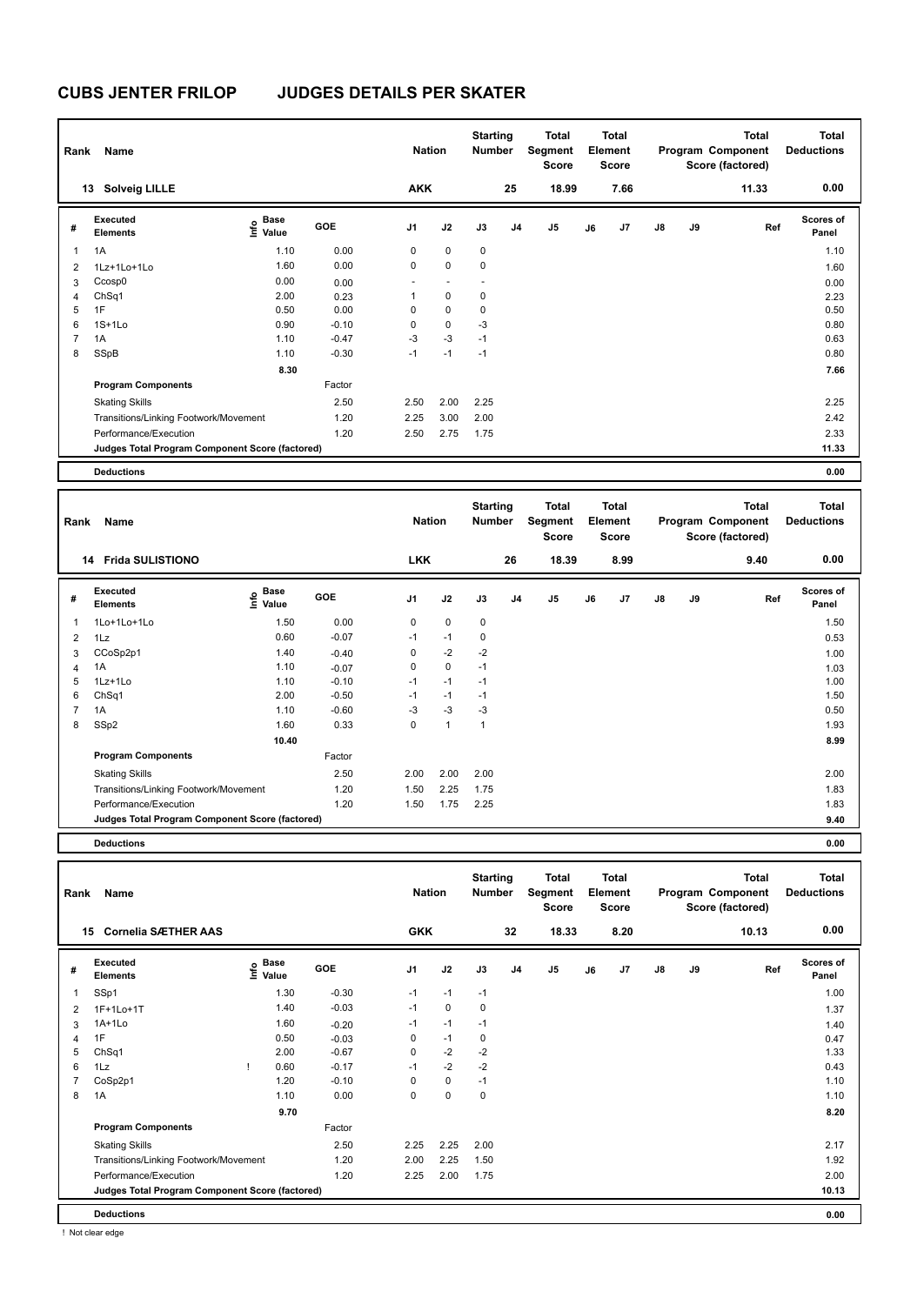| Rank           | Name                                            |                           |            | <b>Nation</b>  |             | <b>Starting</b><br><b>Number</b> |                | Total<br>Segment<br><b>Score</b> |    | Total<br>Element<br><b>Score</b> |               |    | <b>Total</b><br>Program Component<br>Score (factored) | Total<br><b>Deductions</b> |
|----------------|-------------------------------------------------|---------------------------|------------|----------------|-------------|----------------------------------|----------------|----------------------------------|----|----------------------------------|---------------|----|-------------------------------------------------------|----------------------------|
| 16             | <b>Maya ROM LARSEN</b>                          |                           |            | <b>SIL</b>     |             |                                  | 10             | 17.66                            |    | 7.83                             |               |    | 9.83                                                  | 0.00                       |
| #              | Executed<br><b>Elements</b>                     | Base<br>o Base<br>⊆ Value | <b>GOE</b> | J <sub>1</sub> | J2          | J3                               | J <sub>4</sub> | J <sub>5</sub>                   | J6 | J7                               | $\mathsf{J}8$ | J9 | Ref                                                   | <b>Scores of</b><br>Panel  |
| 1              | $1A+1L0$                                        | 1.60                      | $-0.27$    | $-2$           | $-1$        | $-1$                             |                |                                  |    |                                  |               |    |                                                       | 1.33                       |
| $\overline{2}$ | 1Lz                                             | 0.60                      | $-0.07$    | 0              | $-1$        | $-1$                             |                |                                  |    |                                  |               |    |                                                       | 0.53                       |
| 3              | CoSp2pB                                         | 1.00                      | $-0.20$    | 0              | $-2$        | $\mathbf 0$                      |                |                                  |    |                                  |               |    |                                                       | 0.80                       |
| $\overline{4}$ | 2S<                                             | 0.90                      | $-0.60$    | -3             | $-3$        | $-3$                             |                |                                  |    |                                  |               |    |                                                       | 0.30                       |
| 5              | ChSq1                                           | 2.00                      | $-1.50$    | $-3$           | $-3$        | $-3$                             |                |                                  |    |                                  |               |    |                                                       | 0.50                       |
| 6              | 1Lz+1Lo+1Lo                                     | 1.60                      | 0.00       | 0              | $\mathbf 0$ | 0                                |                |                                  |    |                                  |               |    |                                                       | 1.60                       |
| $\overline{7}$ | 1A                                              | 1.10                      | $-0.13$    | $-1$           | $-1$        | 0                                |                |                                  |    |                                  |               |    |                                                       | 0.97                       |
| 8              | CCoSp3p1                                        | 2.00                      | $-0.20$    | 0              | $-1$        | $-1$                             |                |                                  |    |                                  |               |    |                                                       | 1.80                       |
|                |                                                 | 10.80                     |            |                |             |                                  |                |                                  |    |                                  |               |    |                                                       | 7.83                       |
|                | <b>Program Components</b>                       |                           | Factor     |                |             |                                  |                |                                  |    |                                  |               |    |                                                       |                            |
|                | <b>Skating Skills</b>                           |                           | 2.50       | 2.00           | 2.25        | 2.50                             |                |                                  |    |                                  |               |    |                                                       | 2.25                       |
|                | Transitions/Linking Footwork/Movement           |                           | 1.20       | 1.75           | 1.50        | 2.00                             |                |                                  |    |                                  |               |    |                                                       | 1.75                       |
|                | Performance/Execution                           |                           | 1.20       | 1.50           | 2.00        | 1.75                             |                |                                  |    |                                  |               |    |                                                       | 1.75                       |
|                | Judges Total Program Component Score (factored) |                           |            |                |             |                                  |                |                                  |    |                                  |               |    |                                                       | 9.83                       |
|                | <b>Deductions</b>                               |                           |            |                |             |                                  |                |                                  |    |                                  |               |    |                                                       | 0.00                       |

< Under-rotated jump

| Rank         | Name                                            |                                     |         | <b>Nation</b>  |      | <b>Starting</b><br><b>Number</b> |                | Total<br>Segment<br><b>Score</b> |    | <b>Total</b><br>Element<br><b>Score</b> |               |    | <b>Total</b><br>Program Component<br>Score (factored) | <b>Total</b><br><b>Deductions</b> |
|--------------|-------------------------------------------------|-------------------------------------|---------|----------------|------|----------------------------------|----------------|----------------------------------|----|-----------------------------------------|---------------|----|-------------------------------------------------------|-----------------------------------|
|              | <b>Rachel Tinnen HURU</b><br>17                 |                                     |         | <b>TSK</b>     |      |                                  | 12             | 16.10                            |    | 6.07                                    |               |    | 10.03                                                 | 0.00                              |
| #            | Executed<br><b>Elements</b>                     | <b>Base</b><br><b>Info</b><br>Value | GOE     | J <sub>1</sub> | J2   | J3                               | J <sub>4</sub> | J5                               | J6 | J7                                      | $\mathsf{J}8$ | J9 | Ref                                                   | <b>Scores of</b><br>Panel         |
| $\mathbf{1}$ | 1Lze                                            | 0.50                                | $-0.23$ | $-2$           | $-3$ | $-2$                             |                |                                  |    |                                         |               |    |                                                       | 0.27                              |
| 2            | CoSp0                                           | 0.00                                | 0.00    |                |      |                                  |                |                                  |    |                                         |               |    |                                                       | 0.00                              |
| 3            | 1F+1Lo+1Lo                                      | 1.50                                | 0.00    | 0              | 0    | 0                                |                |                                  |    |                                         |               |    |                                                       | 1.50                              |
| 4            | 1S                                              | 0.40                                | 0.00    | 0              | 0    | 0                                |                |                                  |    |                                         |               |    |                                                       | 0.40                              |
| 5            | ChSq1                                           | 2.00                                | $-0.50$ | $-1$           | $-1$ | $-1$                             |                |                                  |    |                                         |               |    |                                                       | 1.50                              |
| 6            | 1F                                              | 0.50                                | $-0.07$ | 0              | $-1$ | $-1$                             |                |                                  |    |                                         |               |    |                                                       | 0.43                              |
| 7            | SSp1                                            | 1.30                                | 0.67    | $\overline{2}$ | 1    | $\mathbf{1}$                     |                |                                  |    |                                         |               |    |                                                       | 1.97                              |
|              |                                                 | 6.20                                |         |                |      |                                  |                |                                  |    |                                         |               |    |                                                       | 6.07                              |
|              | <b>Program Components</b>                       |                                     | Factor  |                |      |                                  |                |                                  |    |                                         |               |    |                                                       |                                   |
|              | <b>Skating Skills</b>                           |                                     | 2.50    | 2.25           | 2.25 | 2.50                             |                |                                  |    |                                         |               |    |                                                       | 2.33                              |
|              | Transitions/Linking Footwork/Movement           |                                     | 1.20    | 1.50           | 1.75 | 2.50                             |                |                                  |    |                                         |               |    |                                                       | 1.92                              |
|              | Performance/Execution                           |                                     | 1.20    | 1.25           | 1.75 | 1.75                             |                |                                  |    |                                         |               |    |                                                       | 1.58                              |
|              | Judges Total Program Component Score (factored) |                                     |         |                |      |                                  |                |                                  |    |                                         |               |    |                                                       | 10.03                             |
|              | <b>Deductions</b>                               |                                     |         |                |      |                                  |                |                                  |    |                                         |               |    |                                                       | 0.00                              |

| Rank           | Name                                            |                                    |            | <b>Nation</b>  |              | <b>Starting</b><br><b>Number</b> |                | <b>Total</b><br>Segment<br><b>Score</b> |    | <b>Total</b><br>Element<br><b>Score</b> |               |    | <b>Total</b><br>Program Component<br>Score (factored) | Total<br><b>Deductions</b> |
|----------------|-------------------------------------------------|------------------------------------|------------|----------------|--------------|----------------------------------|----------------|-----------------------------------------|----|-----------------------------------------|---------------|----|-------------------------------------------------------|----------------------------|
| 18             | <b>Mathilde Tønseth ALMBAKK</b>                 |                                    |            | <b>TSK</b>     |              |                                  | 36             | 15.85                                   |    | 7.67                                    |               |    | 8.18                                                  | 0.00                       |
| #              | <b>Executed</b><br><b>Elements</b>              | <b>Base</b><br>$\frac{6}{5}$ Value | <b>GOE</b> | J <sub>1</sub> | J2           | J3                               | J <sub>4</sub> | J <sub>5</sub>                          | J6 | J7                                      | $\mathsf{J}8$ | J9 | Ref                                                   | <b>Scores of</b><br>Panel  |
| 1              | $1F+1T$                                         | 0.90                               | 0.00       | 0              | $\mathbf 0$  | 0                                |                |                                         |    |                                         |               |    |                                                       | 0.90                       |
| 2              | 1S                                              | 0.40                               | 0.07       | 0              | $\mathbf{1}$ | 0                                |                |                                         |    |                                         |               |    |                                                       | 0.47                       |
| 3              | 1Lz                                             | 0.60                               | 0.00       | 0              | 0            | 0                                |                |                                         |    |                                         |               |    |                                                       | 0.60                       |
| 4              | CoSp2pB                                         | 1.00                               | $-0.40$    | $-1$           | $-1$         | $-2$                             |                |                                         |    |                                         |               |    |                                                       | 0.60                       |
| 5              | 1S+1Lo+1Lo                                      | 1.40                               | 0.00       | 0              | $\mathbf 0$  | 0                                |                |                                         |    |                                         |               |    |                                                       | 1.40                       |
| 6              | ChSq1                                           | 2.00                               | $-0.50$    | $-1$           | $-1$         | $-1$                             |                |                                         |    |                                         |               |    |                                                       | 1.50                       |
| $\overline{7}$ | SSp1                                            | 1.30                               | 0.33       | 1              | $\mathbf{1}$ | 0                                |                |                                         |    |                                         |               |    |                                                       | 1.63                       |
| 8              | 1F                                              | 0.50                               | 0.07       | 0              | $\mathbf{1}$ | 0                                |                |                                         |    |                                         |               |    |                                                       | 0.57                       |
|                |                                                 | 8.10                               |            |                |              |                                  |                |                                         |    |                                         |               |    |                                                       | 7.67                       |
|                | <b>Program Components</b>                       |                                    | Factor     |                |              |                                  |                |                                         |    |                                         |               |    |                                                       |                            |
|                | <b>Skating Skills</b>                           |                                    | 2.50       | 1.50           | 2.00         | 2.00                             |                |                                         |    |                                         |               |    |                                                       | 1.83                       |
|                | Transitions/Linking Footwork/Movement           |                                    | 1.20       | 1.25           | 1.50         | 1.75                             |                |                                         |    |                                         |               |    |                                                       | 1.50                       |
|                | Performance/Execution                           |                                    | 1.20       | 1.50           | 1.50         | 1.50                             |                |                                         |    |                                         |               |    |                                                       | 1.50                       |
|                | Judges Total Program Component Score (factored) |                                    |            |                |              |                                  |                |                                         |    |                                         |               |    |                                                       | 8.18                       |
|                | <b>Deductions</b>                               |                                    |            |                |              |                                  |                |                                         |    |                                         |               |    |                                                       | 0.00                       |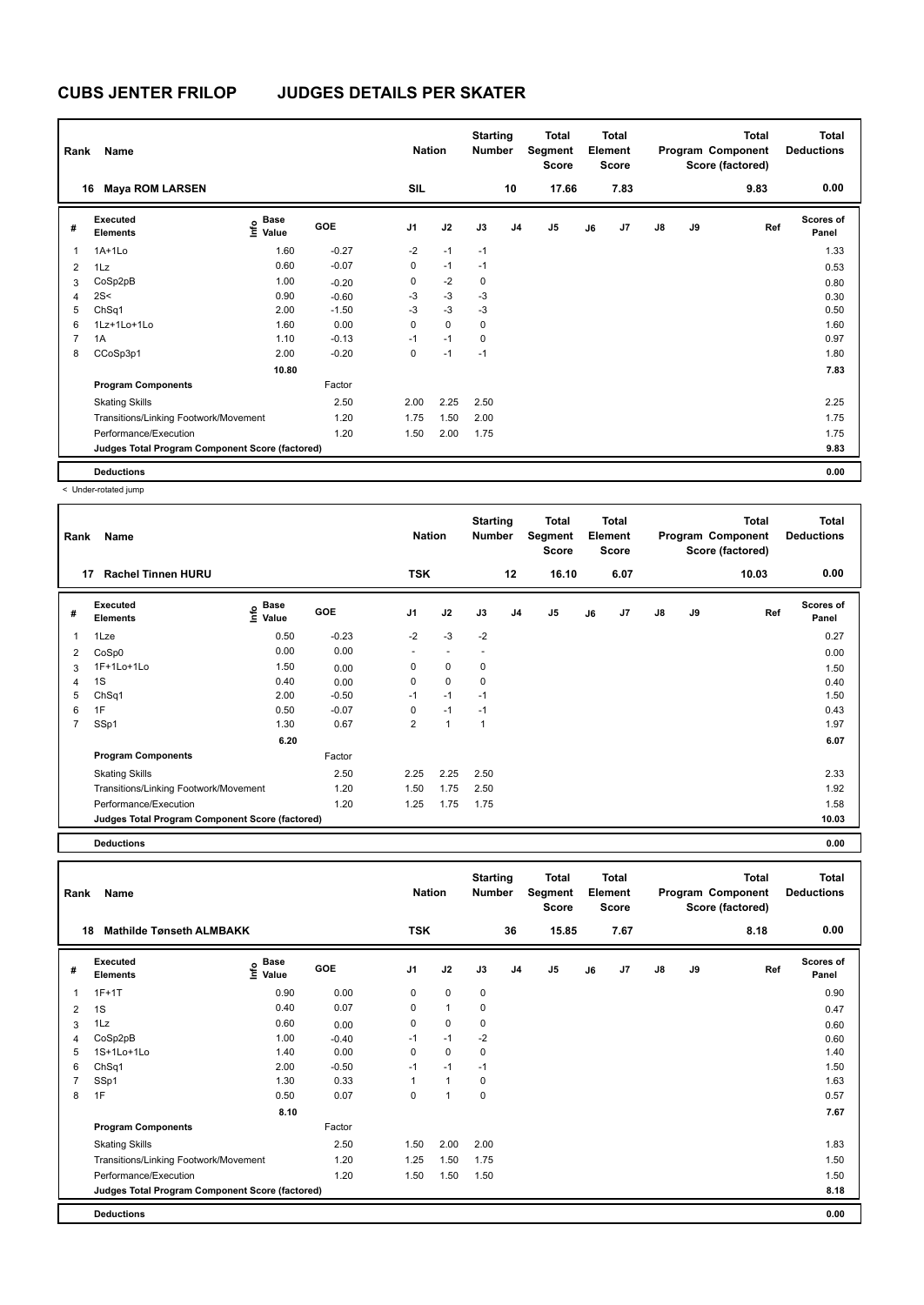| Rank           | Name                                            |                                  |         | <b>Nation</b>            |                          | <b>Starting</b><br>Number |    | <b>Total</b><br>Segment<br><b>Score</b> |    | <b>Total</b><br>Element<br><b>Score</b> |               |    | <b>Total</b><br>Program Component<br>Score (factored) | Total<br><b>Deductions</b> |
|----------------|-------------------------------------------------|----------------------------------|---------|--------------------------|--------------------------|---------------------------|----|-----------------------------------------|----|-----------------------------------------|---------------|----|-------------------------------------------------------|----------------------------|
|                | <b>Victoria TVEDT</b><br>19                     |                                  |         | <b>AKK</b>               |                          |                           | 21 | 15.58                                   |    | 6.90                                    |               |    | 8.68                                                  | 0.00                       |
| #              | Executed<br><b>Elements</b>                     | <b>Base</b><br>o Base<br>⊆ Value | GOE     | J1                       | J2                       | J3                        | J4 | J5                                      | J6 | J7                                      | $\mathsf{J}8$ | J9 | Ref                                                   | <b>Scores of</b><br>Panel  |
|                | 1A+1T+1Lo                                       | 2.00                             | $-0.07$ | 0                        | $\mathbf 0$              | $-1$                      |    |                                         |    |                                         |               |    |                                                       | 1.93                       |
| 2              | 1Lo+1Lo                                         | 1.00                             | 0.00    | 0                        | $\mathbf 0$              | $\mathbf 0$               |    |                                         |    |                                         |               |    |                                                       | 1.00                       |
| 3              | CCoSp0                                          | 0.00                             | 0.00    | $\overline{\phantom{a}}$ | $\overline{\phantom{a}}$ |                           |    |                                         |    |                                         |               |    |                                                       | 0.00                       |
| 4              | 1Lz                                             | 0.60                             | $-0.07$ | $-1$                     | $-1$                     | 0                         |    |                                         |    |                                         |               |    |                                                       | 0.53                       |
| 5              | ChSq1                                           | 2.00                             | 0.07    | 1                        | $-1$                     | 0                         |    |                                         |    |                                         |               |    |                                                       | 2.07                       |
| 6              | 1S                                              | 0.40                             | 0.00    | 0                        | $\mathbf 0$              | 0                         |    |                                         |    |                                         |               |    |                                                       | 0.40                       |
| $\overline{7}$ | 1A                                              | 1.10                             | $-0.13$ | 0                        | $-1$                     | $-1$                      |    |                                         |    |                                         |               |    |                                                       | 0.97                       |
| 8              | Cssp0                                           | 0.00                             | 0.00    |                          |                          |                           |    |                                         |    |                                         |               |    |                                                       | 0.00                       |
|                |                                                 | 7.10                             |         |                          |                          |                           |    |                                         |    |                                         |               |    |                                                       | 6.90                       |
|                | <b>Program Components</b>                       |                                  | Factor  |                          |                          |                           |    |                                         |    |                                         |               |    |                                                       |                            |
|                | <b>Skating Skills</b>                           |                                  | 2.50    | 2.25                     | 1.50                     | 1.75                      |    |                                         |    |                                         |               |    |                                                       | 1.83                       |
|                | Transitions/Linking Footwork/Movement           |                                  | 1.20    | 1.50                     | 2.00                     | 1.50                      |    |                                         |    |                                         |               |    |                                                       | 1.67                       |
|                | Performance/Execution                           |                                  | 1.20    | 2.00                     | 1.50                     | 1.75                      |    |                                         |    |                                         |               |    |                                                       | 1.75                       |
|                | Judges Total Program Component Score (factored) |                                  |         |                          |                          |                           |    |                                         |    |                                         |               |    |                                                       | 8.68                       |
|                | <b>Deductions</b>                               |                                  |         |                          |                          |                           |    |                                         |    |                                         |               |    |                                                       | 0.00                       |

| Rank           | Name                                            |                                  |            | <b>Nation</b> |              | <b>Starting</b><br><b>Number</b> |                | <b>Total</b><br>Segment<br><b>Score</b> |    | <b>Total</b><br>Element<br><b>Score</b> |               |    | <b>Total</b><br>Program Component<br>Score (factored) | <b>Total</b><br><b>Deductions</b> |
|----------------|-------------------------------------------------|----------------------------------|------------|---------------|--------------|----------------------------------|----------------|-----------------------------------------|----|-----------------------------------------|---------------|----|-------------------------------------------------------|-----------------------------------|
| 20             | <b>Ester RADDUM</b>                             |                                  |            | <b>BKK</b>    |              |                                  | 23             | 15.46                                   |    | 7.38                                    |               |    | 8.08                                                  | 0.00                              |
| #              | Executed<br><b>Elements</b>                     | <b>Base</b><br>e Base<br>⊆ Value | <b>GOE</b> | J1            | J2           | J3                               | J <sub>4</sub> | J <sub>5</sub>                          | J6 | J <sub>7</sub>                          | $\mathsf{J}8$ | J9 | Ref                                                   | <b>Scores of</b><br>Panel         |
| $\overline{1}$ | 1A                                              | 1.10                             | $-0.13$    | $-1$          | 0            | $-1$                             |                |                                         |    |                                         |               |    |                                                       | 0.97                              |
| $\overline{2}$ | 1F                                              | 0.50                             | $-0.03$    | $-1$          | $\mathbf 0$  | $\mathbf 0$                      |                |                                         |    |                                         |               |    |                                                       | 0.47                              |
| 3              | SSp1                                            | 1.30                             | $-0.03$    | 0             | $\mathbf{1}$ | $-2$                             |                |                                         |    |                                         |               |    |                                                       | 1.27                              |
| 4              | 2S<                                             | 0.90                             | $-0.33$    | $-2$          | $-2$         | $-1$                             |                |                                         |    |                                         |               |    |                                                       | 0.57                              |
| 5              | $1A+1T$                                         | 1.50                             | $-0.27$    | $-1$          | $-1$         | $-2$                             |                |                                         |    |                                         |               |    |                                                       | 1.23                              |
| 6              | ChSq1                                           | 2.00                             | $-0.50$    | $-2$          | $-1$         | 0                                |                |                                         |    |                                         |               |    |                                                       | 1.50                              |
| $\overline{7}$ | 1F+1Lo+1T                                       | 1.40                             | $-0.03$    | 0             | $\mathbf 0$  | $-1$                             |                |                                         |    |                                         |               |    |                                                       | 1.37                              |
| 8              | Cosp0                                           | 0.00                             | 0.00       |               |              |                                  |                |                                         |    |                                         |               |    |                                                       | 0.00                              |
|                |                                                 | 8.70                             |            |               |              |                                  |                |                                         |    |                                         |               |    |                                                       | 7.38                              |
|                | <b>Program Components</b>                       |                                  | Factor     |               |              |                                  |                |                                         |    |                                         |               |    |                                                       |                                   |
|                | <b>Skating Skills</b>                           |                                  | 2.50       | 1.50          | 2.00         | 1.75                             |                |                                         |    |                                         |               |    |                                                       | 1.75                              |
|                | Transitions/Linking Footwork/Movement           |                                  | 1.20       | 1.25          | 1.75         | 1.50                             |                |                                         |    |                                         |               |    |                                                       | 1.50                              |
|                | Performance/Execution                           |                                  | 1.20       | 1.25          | 2.00         | 1.50                             |                |                                         |    |                                         |               |    |                                                       | 1.58                              |
|                | Judges Total Program Component Score (factored) |                                  |            |               |              |                                  |                |                                         |    |                                         |               |    |                                                       | 8.08                              |
|                | <b>Deductions</b>                               |                                  |            |               |              |                                  |                |                                         |    |                                         |               |    |                                                       | 0.00                              |

< Under-rotated jump

| Rank                    | Name                                            |                                             |            | <b>Nation</b>  |                | <b>Starting</b><br><b>Number</b> |                | <b>Total</b><br>Segment<br><b>Score</b> |    | <b>Total</b><br>Element<br><b>Score</b> |               |    | Total<br>Program Component<br>Score (factored) | Total<br><b>Deductions</b> |
|-------------------------|-------------------------------------------------|---------------------------------------------|------------|----------------|----------------|----------------------------------|----------------|-----------------------------------------|----|-----------------------------------------|---------------|----|------------------------------------------------|----------------------------|
| 21                      | <b>Astrid BRANDTZAEG</b>                        |                                             |            | <b>TSK</b>     |                |                                  | 33             | 15.44                                   |    | 6.64                                    |               |    | 8.80                                           | 0.00                       |
| #                       | <b>Executed</b><br><b>Elements</b>              | <b>Base</b><br>e <sup>Base</sup><br>⊆ Value | <b>GOE</b> | J <sub>1</sub> | J2             | J3                               | J <sub>4</sub> | J <sub>5</sub>                          | J6 | J7                                      | $\mathsf{J}8$ | J9 | Ref                                            | <b>Scores of</b><br>Panel  |
| $\overline{\mathbf{1}}$ | 1S                                              | 0.40                                        | 0.00       | $\mathbf 0$    | $\mathbf 0$    | $\mathbf 0$                      |                |                                         |    |                                         |               |    |                                                | 0.40                       |
| $\overline{2}$          | 1Lz                                             | 0.60                                        | 0.00       | 0              | $\mathbf 0$    | 0                                |                |                                         |    |                                         |               |    |                                                | 0.60                       |
| 3                       | 1Lo+1Lo                                         | 1.00                                        | $-0.03$    | $-1$           | $\mathbf 0$    | 0                                |                |                                         |    |                                         |               |    |                                                | 0.97                       |
| 4                       | CoSp0                                           | 0.00                                        | 0.00       | $\sim$         | $\blacksquare$ | $\overline{\phantom{a}}$         |                |                                         |    |                                         |               |    |                                                | 0.00                       |
| 5                       | 1F                                              | 0.50                                        | 0.00       | 0              | $\mathbf 0$    | 0                                |                |                                         |    |                                         |               |    |                                                | 0.50                       |
| 6                       | ChSq1                                           | 2.00                                        | 0.07       | $-1$           | $\mathbf 0$    | $\overline{1}$                   |                |                                         |    |                                         |               |    |                                                | 2.07                       |
| 7                       | $1F+1T+1T$                                      | 1.30                                        | $-0.10$    | $-1$           | $-1$           | $-1$                             |                |                                         |    |                                         |               |    |                                                | 1.20                       |
| 8                       | SSpB                                            | 1.10                                        | $-0.20$    | $-1$           | $-1$           | 0                                |                |                                         |    |                                         |               |    |                                                | 0.90                       |
|                         |                                                 | 6.90                                        |            |                |                |                                  |                |                                         |    |                                         |               |    |                                                | 6.64                       |
|                         | <b>Program Components</b>                       |                                             | Factor     |                |                |                                  |                |                                         |    |                                         |               |    |                                                |                            |
|                         | <b>Skating Skills</b>                           |                                             | 2.50       | 2.00           | 1.75           | 2.50                             |                |                                         |    |                                         |               |    |                                                | 2.08                       |
|                         | Transitions/Linking Footwork/Movement           |                                             | 1.20       | 1.25           | 1.00           | 2.25                             |                |                                         |    |                                         |               |    |                                                | 1.50                       |
|                         | Performance/Execution                           |                                             | 1.20       | 1.25           | 1.50           | 1.75                             |                |                                         |    |                                         |               |    |                                                | 1.50                       |
|                         | Judges Total Program Component Score (factored) |                                             |            |                |                |                                  |                |                                         |    |                                         |               |    |                                                | 8.80                       |
|                         | <b>Deductions</b>                               |                                             |            |                |                |                                  |                |                                         |    |                                         |               |    |                                                | 0.00                       |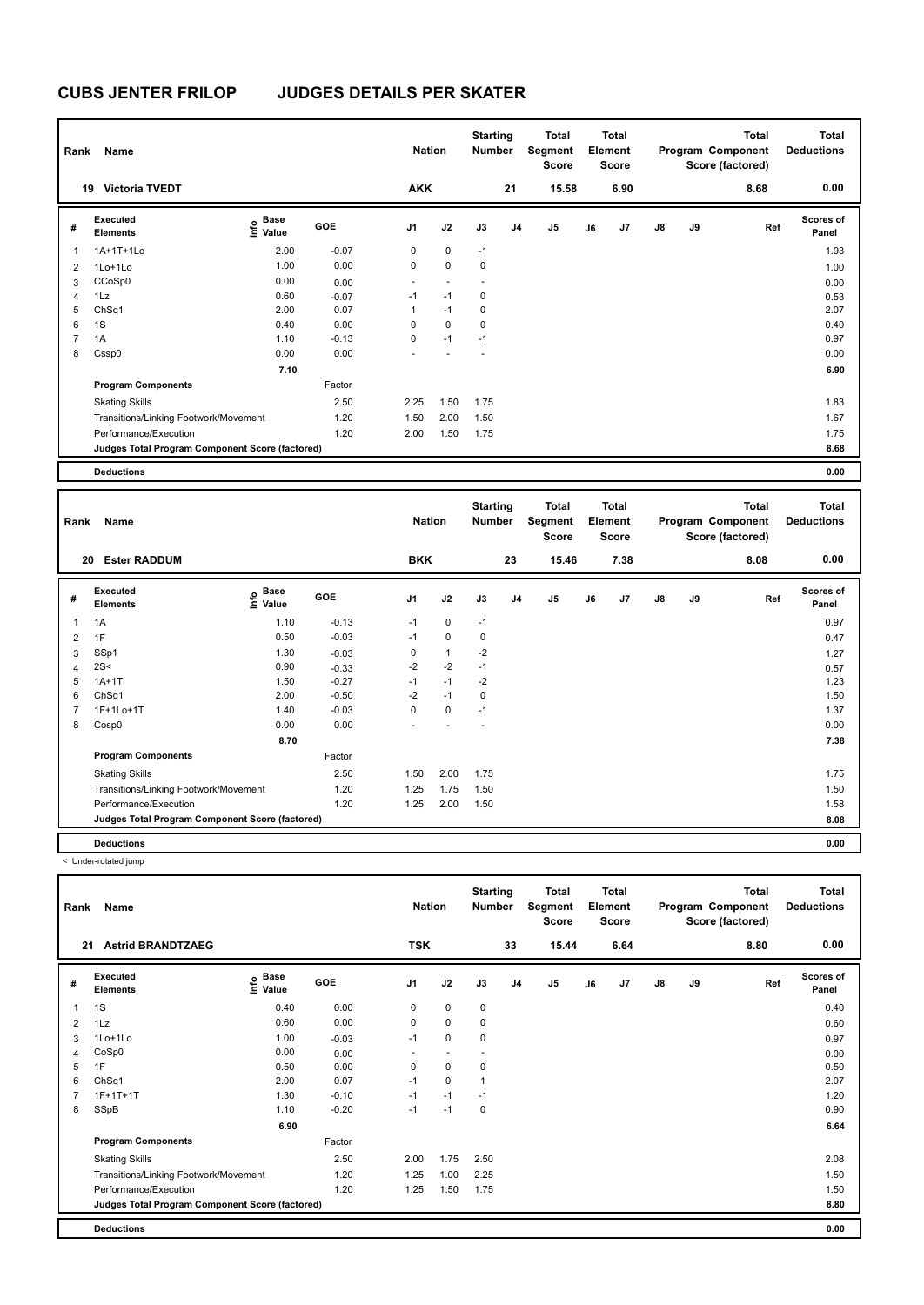| Rank           | Name                                            |                                  |         | <b>Nation</b> |             | <b>Starting</b><br>Number |                | <b>Total</b><br>Segment<br><b>Score</b> |    | Total<br>Element<br><b>Score</b> |               |    | <b>Total</b><br>Program Component<br>Score (factored) | Total<br><b>Deductions</b> |
|----------------|-------------------------------------------------|----------------------------------|---------|---------------|-------------|---------------------------|----------------|-----------------------------------------|----|----------------------------------|---------------|----|-------------------------------------------------------|----------------------------|
|                | <b>Marie DEISZ</b><br>22                        |                                  |         | <b>BKK</b>    |             |                           | 27             | 15.18                                   |    | 7.73                             |               |    | 7.45                                                  | 0.00                       |
| #              | Executed<br><b>Elements</b>                     | <b>Base</b><br>o Base<br>⊆ Value | GOE     | J1            | J2          | J3                        | J <sub>4</sub> | J <sub>5</sub>                          | J6 | J7                               | $\mathsf{J}8$ | J9 | Ref                                                   | <b>Scores of</b><br>Panel  |
| 1              | 1S+1Lo+1T                                       | 1.30                             | $-0.03$ | 0             | $\mathbf 0$ | $-1$                      |                |                                         |    |                                  |               |    |                                                       | 1.27                       |
| $\overline{2}$ | 1F                                              | 0.50                             | 0.00    | 0             | $\mathbf 0$ | $\mathbf 0$               |                |                                         |    |                                  |               |    |                                                       | 0.50                       |
| 3              | CoSp3pB                                         | 1.50                             | $-0.30$ | 0             | $-1$        | $-2$                      |                |                                         |    |                                  |               |    |                                                       | 1.20                       |
| 4              | 1Lo                                             | 0.50                             | 0.00    | 0             | $\mathbf 0$ | 0                         |                |                                         |    |                                  |               |    |                                                       | 0.50                       |
| 5              | 1A                                              | 1.10                             | $-0.20$ | $-1$          | $-1$        | $-1$                      |                |                                         |    |                                  |               |    |                                                       | 0.90                       |
| 6              | SSpB                                            | 1.10                             | 0.00    | 0             | $\mathbf 0$ | $\mathbf 0$               |                |                                         |    |                                  |               |    |                                                       | 1.10                       |
| 7              | $1F+1Lo$                                        | 1.00                             | $-0.07$ | 0             | $-1$        | $-1$                      |                |                                         |    |                                  |               |    |                                                       | 0.93                       |
| 8              | ChSq1                                           | 2.00                             | $-0.67$ | $-1$          | $-2$        | $-1$                      |                |                                         |    |                                  |               |    |                                                       | 1.33                       |
|                |                                                 | 9.00                             |         |               |             |                           |                |                                         |    |                                  |               |    |                                                       | 7.73                       |
|                | <b>Program Components</b>                       |                                  | Factor  |               |             |                           |                |                                         |    |                                  |               |    |                                                       |                            |
|                | <b>Skating Skills</b>                           |                                  | 2.50    | 1.75          | 1.50        | 1.25                      |                |                                         |    |                                  |               |    |                                                       | 1.50                       |
|                | Transitions/Linking Footwork/Movement           |                                  | 1.20    | 1.50          | 1.75        | 1.25                      |                |                                         |    |                                  |               |    |                                                       | 1.50                       |
|                | Performance/Execution                           |                                  | 1.20    | 1.75          | 1.25        | 1.75                      |                |                                         |    |                                  |               |    |                                                       | 1.58                       |
|                | Judges Total Program Component Score (factored) |                                  |         |               |             |                           |                |                                         |    |                                  |               |    |                                                       | 7.45                       |
|                | <b>Deductions</b>                               |                                  |         |               |             |                           |                |                                         |    |                                  |               |    |                                                       | 0.00                       |

| Rank           | Name                                            |                        |            | <b>Nation</b>            |                          | <b>Starting</b><br><b>Number</b> |                | <b>Total</b><br>Segment<br><b>Score</b> |    | <b>Total</b><br>Element<br><b>Score</b> |               |    | <b>Total</b><br>Program Component<br>Score (factored) | <b>Total</b><br><b>Deductions</b> |
|----------------|-------------------------------------------------|------------------------|------------|--------------------------|--------------------------|----------------------------------|----------------|-----------------------------------------|----|-----------------------------------------|---------------|----|-------------------------------------------------------|-----------------------------------|
|                | Magdalena KVERNØ SUTTON<br>23                   |                        |            | <b>TSK</b>               |                          |                                  | 14             | 15.08                                   |    | 6.10                                    |               |    | 8.98                                                  | 0.00                              |
| #              | <b>Executed</b><br><b>Elements</b>              | $\sum_{i=1}^{n}$ Value | <b>GOE</b> | J1                       | J2                       | J3                               | J <sub>4</sub> | J5                                      | J6 | J7                                      | $\mathsf{J}8$ | J9 | Ref                                                   | <b>Scores of</b><br>Panel         |
| 1              | 1F                                              | 0.50                   | 0.00       | 0                        | 0                        | 0                                |                |                                         |    |                                         |               |    |                                                       | 0.50                              |
| 2              | Cosp0                                           | 0.00                   | 0.00       | $\overline{\phantom{a}}$ | $\overline{\phantom{a}}$ |                                  |                |                                         |    |                                         |               |    |                                                       | 0.00                              |
| 3              | $1S+1T$                                         | 0.80                   | $-0.03$    | $-1$                     | $\mathbf 0$              | 0                                |                |                                         |    |                                         |               |    |                                                       | 0.77                              |
| 4              | ChSq1                                           | 2.00                   | $-0.17$    | 0                        | $\pmb{0}$                | $-1$                             |                |                                         |    |                                         |               |    |                                                       | 1.83                              |
| 5              | 1Lo                                             | 0.50                   | 0.00       | 0                        | $\mathbf 0$              | 0                                |                |                                         |    |                                         |               |    |                                                       | 0.50                              |
| 6              | $1F+1Lo$                                        | 1.00                   | 0.00       | 0                        | $\mathbf 0$              | 0                                |                |                                         |    |                                         |               |    |                                                       | 1.00                              |
| $\overline{7}$ | <b>USpB</b>                                     | 1.00                   | $-0.10$    | 0                        | $-1$                     | 0                                |                |                                         |    |                                         |               |    |                                                       | 0.90                              |
| 8              | 1Lz                                             | 0.60                   | 0.00       | $\Omega$                 | $\mathbf 0$              | 0                                |                |                                         |    |                                         |               |    |                                                       | 0.60                              |
|                |                                                 | 6.40                   |            |                          |                          |                                  |                |                                         |    |                                         |               |    |                                                       | 6.10                              |
|                | <b>Program Components</b>                       |                        | Factor     |                          |                          |                                  |                |                                         |    |                                         |               |    |                                                       |                                   |
|                | <b>Skating Skills</b>                           |                        | 2.50       | 1.50                     | 1.50                     | 2.00                             |                |                                         |    |                                         |               |    |                                                       | 1.67                              |
|                | Transitions/Linking Footwork/Movement           |                        | 1.20       | 1.50                     | 1.50                     | 2.00                             |                |                                         |    |                                         |               |    |                                                       | 1.67                              |
|                | Performance/Execution                           |                        | 1.20       | 2.00                     | 2.25                     | 2.75                             |                |                                         |    |                                         |               |    |                                                       | 2.33                              |
|                | Judges Total Program Component Score (factored) |                        |            |                          |                          |                                  |                |                                         |    |                                         |               |    |                                                       | 8.98                              |
|                | <b>Deductions</b>                               |                        |            |                          |                          |                                  |                |                                         |    |                                         |               |    |                                                       | 0.00                              |

| Rank           | Name                                            |                                  |         | <b>Nation</b>  |                | <b>Starting</b><br><b>Number</b> |                | <b>Total</b><br>Segment<br><b>Score</b> |    | <b>Total</b><br>Element<br><b>Score</b> |               |    | Total<br>Program Component<br>Score (factored) | <b>Total</b><br><b>Deductions</b> |
|----------------|-------------------------------------------------|----------------------------------|---------|----------------|----------------|----------------------------------|----------------|-----------------------------------------|----|-----------------------------------------|---------------|----|------------------------------------------------|-----------------------------------|
| 24             | <b>Hedda Hoaas ERIKSEN</b>                      |                                  |         | <b>TSK</b>     |                |                                  | 8              | 15.00                                   |    | 6.30                                    |               |    | 8.70                                           | 0.00                              |
| #              | Executed<br><b>Elements</b>                     | <b>Base</b><br>o Base<br>⊆ Value | GOE     | J <sub>1</sub> | J2             | J3                               | J <sub>4</sub> | J <sub>5</sub>                          | J6 | J7                                      | $\mathsf{J}8$ | J9 | Ref                                            | Scores of<br>Panel                |
| 1              | 1F                                              | 0.50                             | 0.07    | 0              | $\mathbf{1}$   | $\pmb{0}$                        |                |                                         |    |                                         |               |    |                                                | 0.57                              |
| 2              | $1S+1T$                                         | 0.80                             | $-0.03$ | 0              | $\mathbf 0$    | $-1$                             |                |                                         |    |                                         |               |    |                                                | 0.77                              |
| 3              | ChSq1                                           | 2.00                             | $-0.17$ | 0              | $\mathbf 0$    | $-1$                             |                |                                         |    |                                         |               |    |                                                | 1.83                              |
| $\overline{4}$ | $1S+1T$                                         | 0.80                             | 0.00    | 0              | $\mathbf 0$    | 0                                |                |                                         |    |                                         |               |    |                                                | 0.80                              |
| 5              | CoSp2pB                                         | 1.00                             | $-0.30$ | $-1$           | $-2$           | $\mathbf 0$                      |                |                                         |    |                                         |               |    |                                                | 0.70                              |
| 6              | 1Lz                                             | 0.60                             | $-0.07$ | $-1$           | $-1$           | 0                                |                |                                         |    |                                         |               |    |                                                | 0.53                              |
|                | $1F*+1Lo*$                                      | 0.00                             | 0.00    | ٠              | $\blacksquare$ | $\overline{\phantom{a}}$         |                |                                         |    |                                         |               |    |                                                | 0.00                              |
| 8              | SSpB                                            | 1.10                             | 0.00    | 0              | $\mathbf 0$    | $\mathbf 0$                      |                |                                         |    |                                         |               |    |                                                | 1.10                              |
|                |                                                 | 6.80                             |         |                |                |                                  |                |                                         |    |                                         |               |    |                                                | 6.30                              |
|                | <b>Program Components</b>                       |                                  | Factor  |                |                |                                  |                |                                         |    |                                         |               |    |                                                |                                   |
|                | <b>Skating Skills</b>                           |                                  | 2.50    | 1.75           | 1.75           | 2.25                             |                |                                         |    |                                         |               |    |                                                | 1.92                              |
|                | Transitions/Linking Footwork/Movement           |                                  | 1.20    | 1.25           | 1.50           | 2.00                             |                |                                         |    |                                         |               |    |                                                | 1.58                              |
|                | Performance/Execution                           |                                  | 1.20    | 1.25           | 1.75           | 2.00                             |                |                                         |    |                                         |               |    |                                                | 1.67                              |
|                | Judges Total Program Component Score (factored) |                                  |         |                |                |                                  |                |                                         |    |                                         |               |    |                                                | 8.70                              |
|                | <b>Deductions</b>                               |                                  |         |                |                |                                  |                |                                         |    |                                         |               |    |                                                | 0.00                              |

\* Invalid element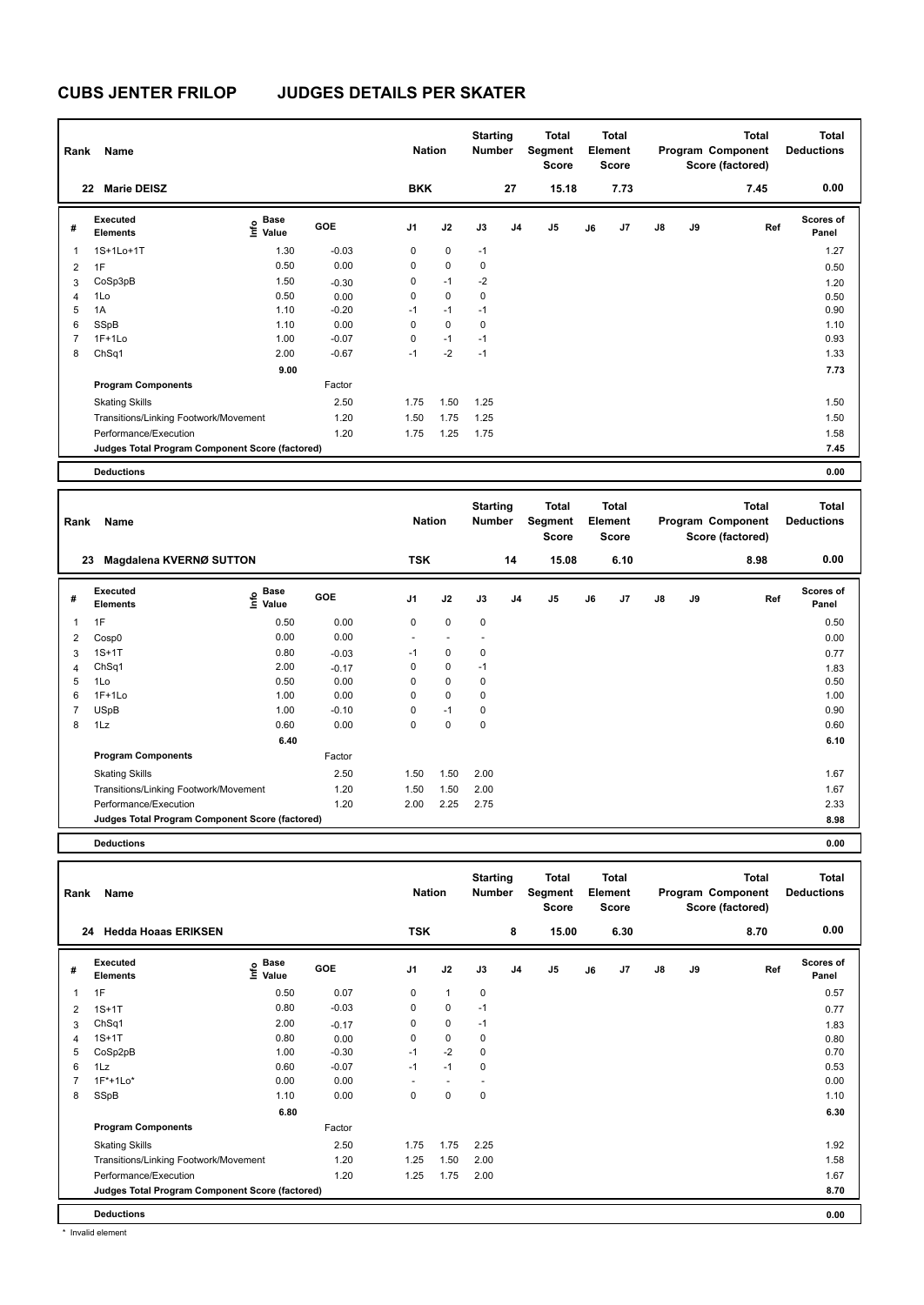| Rank           | Name                                            |                                  |         | <b>Nation</b>  |             | <b>Starting</b><br><b>Number</b> |                | Total<br>Segment<br><b>Score</b> |    | <b>Total</b><br>Element<br><b>Score</b> |               |    | <b>Total</b><br>Program Component<br>Score (factored) | <b>Total</b><br><b>Deductions</b> |
|----------------|-------------------------------------------------|----------------------------------|---------|----------------|-------------|----------------------------------|----------------|----------------------------------|----|-----------------------------------------|---------------|----|-------------------------------------------------------|-----------------------------------|
| 25             | Ingrid SAGBERG                                  |                                  |         | <b>BKK</b>     |             |                                  | 35             | 14.33                            |    | 6.58                                    |               |    | 7.75                                                  | 0.00                              |
| #              | Executed<br><b>Elements</b>                     | <b>Base</b><br>o Base<br>⊆ Value | GOE     | J <sub>1</sub> | J2          | J3                               | J <sub>4</sub> | J <sub>5</sub>                   | J6 | J7                                      | $\mathsf{J}8$ | J9 | Ref                                                   | <b>Scores of</b><br>Panel         |
| $\overline{1}$ | 1Lz                                             | 0.60                             | $-0.03$ | $-1$           | $\mathbf 0$ | 0                                |                |                                  |    |                                         |               |    |                                                       | 0.57                              |
| 2              | 1A                                              | 1.10                             | $-0.13$ | $-1$           | $\mathbf 0$ | $-1$                             |                |                                  |    |                                         |               |    |                                                       | 0.97                              |
| 3              | 1F+1Lo+1T                                       | 1.40                             | 0.00    | 0              | $\Omega$    | 0                                |                |                                  |    |                                         |               |    |                                                       | 1.40                              |
| 4              | Cosp0                                           | 0.00                             | 0.00    | ٠              |             |                                  |                |                                  |    |                                         |               |    |                                                       | 0.00                              |
| 5              | 1Lo+1Lo                                         | 1.00                             | $-0.03$ | 0              | $\mathbf 0$ | $-1$                             |                |                                  |    |                                         |               |    |                                                       | 0.97                              |
| 6              | 2S<<                                            | 0.40                             | $-0.23$ | $-3$           | $-2$        | $-2$                             |                |                                  |    |                                         |               |    |                                                       | 0.17                              |
| $\overline{7}$ | SSp1                                            | 1.30                             | $-0.30$ | $-1$           | $-1$        | $-1$                             |                |                                  |    |                                         |               |    |                                                       | 1.00                              |
| 8              | ChSq1                                           | 2.00                             | $-0.50$ | $-1$           | $-1$        | $-1$                             |                |                                  |    |                                         |               |    |                                                       | 1.50                              |
|                |                                                 | 7.80                             |         |                |             |                                  |                |                                  |    |                                         |               |    |                                                       | 6.58                              |
|                | <b>Program Components</b>                       |                                  | Factor  |                |             |                                  |                |                                  |    |                                         |               |    |                                                       |                                   |
|                | <b>Skating Skills</b>                           |                                  | 2.50    | 1.50           | 1.75        | 1.50                             |                |                                  |    |                                         |               |    |                                                       | 1.58                              |
|                | Transitions/Linking Footwork/Movement           |                                  | 1.20    | 1.25           | 1.75        | 1.25                             |                |                                  |    |                                         |               |    |                                                       | 1.42                              |
|                | Performance/Execution                           |                                  | 1.20    | 1.50           | 2.25        | 1.50                             |                |                                  |    |                                         |               |    |                                                       | 1.75                              |
|                | Judges Total Program Component Score (factored) |                                  |         |                |             |                                  |                |                                  |    |                                         |               |    |                                                       | 7.75                              |
|                | <b>Deductions</b>                               |                                  |         |                |             |                                  |                |                                  |    |                                         |               |    |                                                       | 0.00                              |

<< Downgraded jump

| Rank | Name                                            |                                             |            | <b>Nation</b>            |                          | <b>Starting</b><br>Number |                | <b>Total</b><br>Segment<br>Score |    | <b>Total</b><br>Element<br><b>Score</b> |    |    | <b>Total</b><br>Program Component<br>Score (factored) | <b>Total</b><br><b>Deductions</b> |
|------|-------------------------------------------------|---------------------------------------------|------------|--------------------------|--------------------------|---------------------------|----------------|----------------------------------|----|-----------------------------------------|----|----|-------------------------------------------------------|-----------------------------------|
| 26   | <b>Helene SVENNING</b>                          |                                             |            | <b>TSK</b>               |                          |                           | 3              | 13.74                            |    | 5.76                                    |    |    | 7.98                                                  | 0.00                              |
| #    | <b>Executed</b><br><b>Elements</b>              | <b>Base</b><br>e <sup>Base</sup><br>⊆ Value | <b>GOE</b> | J <sub>1</sub>           | J2                       | J3                        | J <sub>4</sub> | J <sub>5</sub>                   | J6 | J7                                      | J8 | J9 | Ref                                                   | <b>Scores of</b><br>Panel         |
| 1    | 1F                                              | 0.50                                        | 0.00       | 0                        | $\mathbf 0$              | 0                         |                |                                  |    |                                         |    |    |                                                       | 0.50                              |
| 2    | 1S                                              | 0.40                                        | 0.00       | 0                        | 0                        | 0                         |                |                                  |    |                                         |    |    |                                                       | 0.40                              |
| 3    | CoSp0                                           | 0.00                                        | 0.00       | $\overline{\phantom{0}}$ | $\overline{\phantom{a}}$ |                           |                |                                  |    |                                         |    |    |                                                       | 0.00                              |
| 4    | 1T                                              | 0.40                                        | 0.00       | 0                        | $\mathbf 0$              | 0                         |                |                                  |    |                                         |    |    |                                                       | 0.40                              |
| 5    | 1Lo+1Lo+1T                                      | 1.40                                        | $-0.07$    | 0                        | $-1$                     | $-1$                      |                |                                  |    |                                         |    |    |                                                       | 1.33                              |
| 6    | ChSq1                                           | 2.00                                        | $-0.17$    | 0                        | $-1$                     | 0                         |                |                                  |    |                                         |    |    |                                                       | 1.83                              |
| 7    | <b>USpB</b>                                     | 1.00                                        | $-0.20$    | 0                        | $-1$                     | $-1$                      |                |                                  |    |                                         |    |    |                                                       | 0.80                              |
| 8    | 1F                                              | 0.50                                        | 0.00       | 0                        | 0                        | 0                         |                |                                  |    |                                         |    |    |                                                       | 0.50                              |
|      |                                                 | 6.20                                        |            |                          |                          |                           |                |                                  |    |                                         |    |    |                                                       | 5.76                              |
|      | <b>Program Components</b>                       |                                             | Factor     |                          |                          |                           |                |                                  |    |                                         |    |    |                                                       |                                   |
|      | <b>Skating Skills</b>                           |                                             | 2.50       | 1.50                     | 1.50                     | 2.25                      |                |                                  |    |                                         |    |    |                                                       | 1.75                              |
|      | Transitions/Linking Footwork/Movement           |                                             | 1.20       | 1.25                     | 1.00                     | 2.25                      |                |                                  |    |                                         |    |    |                                                       | 1.50                              |
|      | Performance/Execution                           |                                             | 1.20       | 1.50                     | 1.00                     | 2.00                      |                |                                  |    |                                         |    |    |                                                       | 1.50                              |
|      | Judges Total Program Component Score (factored) |                                             |            |                          |                          |                           |                |                                  |    |                                         |    |    |                                                       | 7.98                              |
|      | <b>Deductions</b>                               |                                             |            |                          |                          |                           |                |                                  |    |                                         |    |    |                                                       | 0.00                              |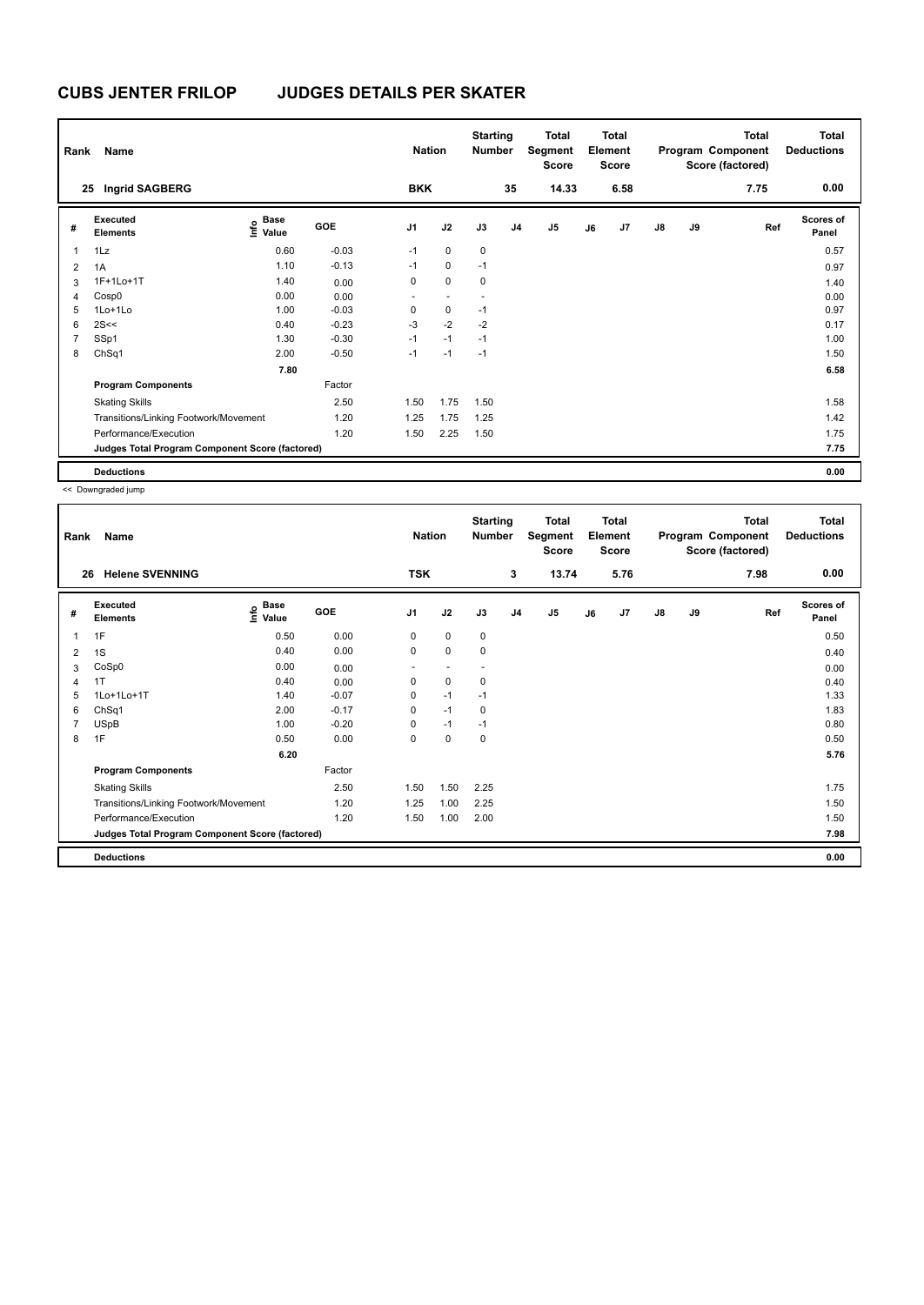| Rank           | Name                                            |                   |             |            | <b>Nation</b>  |      | <b>Starting</b><br><b>Number</b> |                | Total<br>Segment<br><b>Score</b> |    | Total<br>Element<br>Score |               |    | <b>Total</b><br>Program Component<br>Score (factored) | <b>Total</b><br><b>Deductions</b> |
|----------------|-------------------------------------------------|-------------------|-------------|------------|----------------|------|----------------------------------|----------------|----------------------------------|----|---------------------------|---------------|----|-------------------------------------------------------|-----------------------------------|
| 27             | <b>Ulla Emilie FOSSUM</b>                       |                   |             |            | <b>AKK</b>     |      |                                  | 13             | 13.22                            |    | 5.77                      |               |    | 7.45                                                  | 0.00                              |
| #              | Executed<br><b>Elements</b>                     | o Base<br>⊆ Value | <b>Base</b> | <b>GOE</b> | J <sub>1</sub> | J2   | J3                               | J <sub>4</sub> | J <sub>5</sub>                   | J6 | J7                        | $\mathsf{J}8$ | J9 | Ref                                                   | Scores of<br>Panel                |
| 1              | $1S+1Lo$                                        |                   | 0.90        | $-0.10$    | $-1$           | $-1$ | $-1$                             |                |                                  |    |                           |               |    |                                                       | 0.80                              |
| $\overline{2}$ | 1Lz                                             | Ţ                 | 0.60        | $-0.13$    | $-1$           | $-2$ | $-1$                             |                |                                  |    |                           |               |    |                                                       | 0.47                              |
| 3              | SSpB                                            |                   | 1.10        | 0.00       | 0              | 0    | 0                                |                |                                  |    |                           |               |    |                                                       | 1.10                              |
| $\overline{4}$ | 1A<                                             |                   | 0.80        | $-0.53$    | $-2$           | $-3$ | $-3$                             |                |                                  |    |                           |               |    |                                                       | 0.27                              |
| 5              | 1F+1Lo+SEQ                                      |                   | 0.80        | $-0.23$    | $-2$           | $-3$ | $-2$                             |                |                                  |    |                           |               |    |                                                       | 0.57                              |
| 6              | ChSq1                                           |                   | 2.00        | $-0.67$    | $-1$           | $-2$ | $-1$                             |                |                                  |    |                           |               |    |                                                       | 1.33                              |
| $\overline{7}$ | 1F                                              |                   | 0.50        | $-0.07$    | 0              | $-1$ | $-1$                             |                |                                  |    |                           |               |    |                                                       | 0.43                              |
| 8              | CSpB                                            |                   | 1.10        | $-0.30$    | 0              | $-2$ | $-1$                             |                |                                  |    |                           |               |    |                                                       | 0.80                              |
|                |                                                 |                   | 7.80        |            |                |      |                                  |                |                                  |    |                           |               |    |                                                       | 5.77                              |
|                | <b>Program Components</b>                       |                   |             | Factor     |                |      |                                  |                |                                  |    |                           |               |    |                                                       |                                   |
|                | <b>Skating Skills</b>                           |                   |             | 2.50       | 2.00           | 1.25 | 1.25                             |                |                                  |    |                           |               |    |                                                       | 1.50                              |
|                | Transitions/Linking Footwork/Movement           |                   |             | 1.20       | 1.50           | 1.75 | 1.25                             |                |                                  |    |                           |               |    |                                                       | 1.50                              |
|                | Performance/Execution                           |                   |             | 1.20       | 1.75           | 1.50 | 1.50                             |                |                                  |    |                           |               |    |                                                       | 1.58                              |
|                | Judges Total Program Component Score (factored) |                   |             |            |                |      |                                  |                |                                  |    |                           |               |    |                                                       | 7.45                              |
|                | <b>Deductions</b>                               |                   |             |            |                |      |                                  |                |                                  |    |                           |               |    |                                                       | 0.00                              |

< Under-rotated jump ! Not clear edge

| Rank           | Name                                            |                              |         | <b>Nation</b>            |      | <b>Starting</b><br>Number |                | <b>Total</b><br>Segment<br><b>Score</b> |    | <b>Total</b><br>Element<br><b>Score</b> |               |    | Total<br>Program Component<br>Score (factored) | <b>Total</b><br><b>Deductions</b> |
|----------------|-------------------------------------------------|------------------------------|---------|--------------------------|------|---------------------------|----------------|-----------------------------------------|----|-----------------------------------------|---------------|----|------------------------------------------------|-----------------------------------|
|                | Olivia WEISÆTH<br>28                            |                              |         | <b>AKK</b>               |      |                           | 34             | 12.74                                   |    | 5.16                                    |               |    | 7.58                                           | 0.00                              |
| #              | Executed<br><b>Elements</b>                     | <b>Base</b><br>Life<br>Value | GOE     | J <sub>1</sub>           | J2   | J3                        | J <sub>4</sub> | J <sub>5</sub>                          | J6 | J7                                      | $\mathsf{J}8$ | J9 | Ref                                            | <b>Scores of</b><br>Panel         |
| 1              | 1F                                              | 0.50                         | $-0.10$ | 0                        | $-2$ | $-1$                      |                |                                         |    |                                         |               |    |                                                | 0.40                              |
| $\overline{2}$ | ChSq1                                           | 2.00                         | $-1.17$ | $-2$                     | $-3$ | $-2$                      |                |                                         |    |                                         |               |    |                                                | 0.83                              |
| 3              | 1A                                              | 1.10                         | $-0.07$ | 0                        | $-1$ | $\mathbf 0$               |                |                                         |    |                                         |               |    |                                                | 1.03                              |
| 4              | Ssp0                                            | 0.00                         | 0.00    | $\overline{\phantom{a}}$ |      |                           |                |                                         |    |                                         |               |    |                                                | 0.00                              |
| 5              | $1Lo+1T$                                        | 0.90                         | $-0.10$ | $-1$                     | $-1$ | $-1$                      |                |                                         |    |                                         |               |    |                                                | 0.80                              |
| 6              | 1S                                              | 0.40                         | 0.00    | 0                        | 0    | 0                         |                |                                         |    |                                         |               |    |                                                | 0.40                              |
|                | $1T+1T+T$                                       | 0.80                         | $-0.17$ | $-1$                     | $-2$ | $-2$                      |                |                                         |    |                                         |               |    |                                                | 0.63                              |
| 8              | <b>USpB</b>                                     | 1.00                         | 0.07    | $\overline{1}$           | 0    | $-1$                      |                |                                         |    |                                         |               |    |                                                | 1.07                              |
|                |                                                 | 6.70                         |         |                          |      |                           |                |                                         |    |                                         |               |    |                                                | 5.16                              |
|                | <b>Program Components</b>                       |                              | Factor  |                          |      |                           |                |                                         |    |                                         |               |    |                                                |                                   |
|                | <b>Skating Skills</b>                           |                              | 2.50    | 1.75                     | 1.50 | 1.75                      |                |                                         |    |                                         |               |    |                                                | 1.67                              |
|                | Transitions/Linking Footwork/Movement           |                              | 1.20    | 1.25                     | 1.50 | 1.50                      |                |                                         |    |                                         |               |    |                                                | 1.42                              |
|                | Performance/Execution                           |                              | 1.20    | 1.50                     | 1.25 | 1.50                      |                |                                         |    |                                         |               |    |                                                | 1.42                              |
|                | Judges Total Program Component Score (factored) |                              |         |                          |      |                           |                |                                         |    |                                         |               |    |                                                | 7.58                              |
|                |                                                 |                              |         |                          |      |                           |                |                                         |    |                                         |               |    |                                                |                                   |

**Deductions 0.00**

| Rank           | Name                                            |                                  |            | <b>Nation</b> |                          | <b>Starting</b><br>Number |                | <b>Total</b><br>Segment<br><b>Score</b> |    | <b>Total</b><br>Element<br><b>Score</b> |               |    | <b>Total</b><br>Program Component<br>Score (factored) | <b>Total</b><br><b>Deductions</b> |
|----------------|-------------------------------------------------|----------------------------------|------------|---------------|--------------------------|---------------------------|----------------|-----------------------------------------|----|-----------------------------------------|---------------|----|-------------------------------------------------------|-----------------------------------|
| 29             | Ingvill HOLMSLET                                |                                  |            | <b>TSK</b>    |                          |                           | $\mathbf{2}$   | 12.62                                   |    | 5.37                                    |               |    | 7.25                                                  | 0.00                              |
| #              | Executed<br><b>Elements</b>                     | <b>Base</b><br>e Base<br>⊆ Value | <b>GOE</b> | J1            | J2                       | J3                        | J <sub>4</sub> | J5                                      | J6 | J7                                      | $\mathsf{J}8$ | J9 | Ref                                                   | <b>Scores of</b><br>Panel         |
| 1              | $1F+1Lo$                                        | 1.00                             | $-0.10$    | $-1$          | $-1$                     | $-1$                      |                |                                         |    |                                         |               |    |                                                       | 0.90                              |
| $\overline{2}$ | 1S                                              | 0.40                             | 0.00       | 0             | 0                        | 0                         |                |                                         |    |                                         |               |    |                                                       | 0.40                              |
| 3              | 1S                                              | 0.40                             | $-0.03$    | $-1$          | $\mathbf 0$              | 0                         |                |                                         |    |                                         |               |    |                                                       | 0.37                              |
| 4              | Cosp0                                           | 0.00                             | 0.00       |               | $\overline{\phantom{a}}$ |                           |                |                                         |    |                                         |               |    |                                                       | 0.00                              |
| 5              | ChSq1                                           | 2.00                             | 0.00       | 0             | $\mathbf 0$              | 0                         |                |                                         |    |                                         |               |    |                                                       | 2.00                              |
| 6              | 1F                                              | 0.50                             | $-0.10$    | $-1$          | $-1$                     | $-1$                      |                |                                         |    |                                         |               |    |                                                       | 0.40                              |
| 7              | $1S+1T$                                         | 0.80                             | $-0.10$    | $-1$          | $-1$                     | $-1$                      |                |                                         |    |                                         |               |    |                                                       | 0.70                              |
| 8              | USpB                                            | 1.00                             | $-0.40$    | $-1$          | $-2$                     | $-1$                      |                |                                         |    |                                         |               |    |                                                       | 0.60                              |
|                |                                                 | 6.10                             |            |               |                          |                           |                |                                         |    |                                         |               |    |                                                       | 5.37                              |
|                | <b>Program Components</b>                       |                                  | Factor     |               |                          |                           |                |                                         |    |                                         |               |    |                                                       |                                   |
|                | <b>Skating Skills</b>                           |                                  | 2.50       | 1.25          | 1.50                     | 1.75                      |                |                                         |    |                                         |               |    |                                                       | 1.50                              |
|                | Transitions/Linking Footwork/Movement           |                                  | 1.20       | 1.00          | 1.50                     | 2.25                      |                |                                         |    |                                         |               |    |                                                       | 1.58                              |
|                | Performance/Execution                           |                                  | 1.20       | 1.25          | 1.25                     | 1.50                      |                |                                         |    |                                         |               |    |                                                       | 1.33                              |
|                | Judges Total Program Component Score (factored) |                                  |            |               |                          |                           |                |                                         |    |                                         |               |    |                                                       | 7.25                              |
|                | <b>Deductions</b>                               |                                  |            |               |                          |                           |                |                                         |    |                                         |               |    |                                                       | 0.00                              |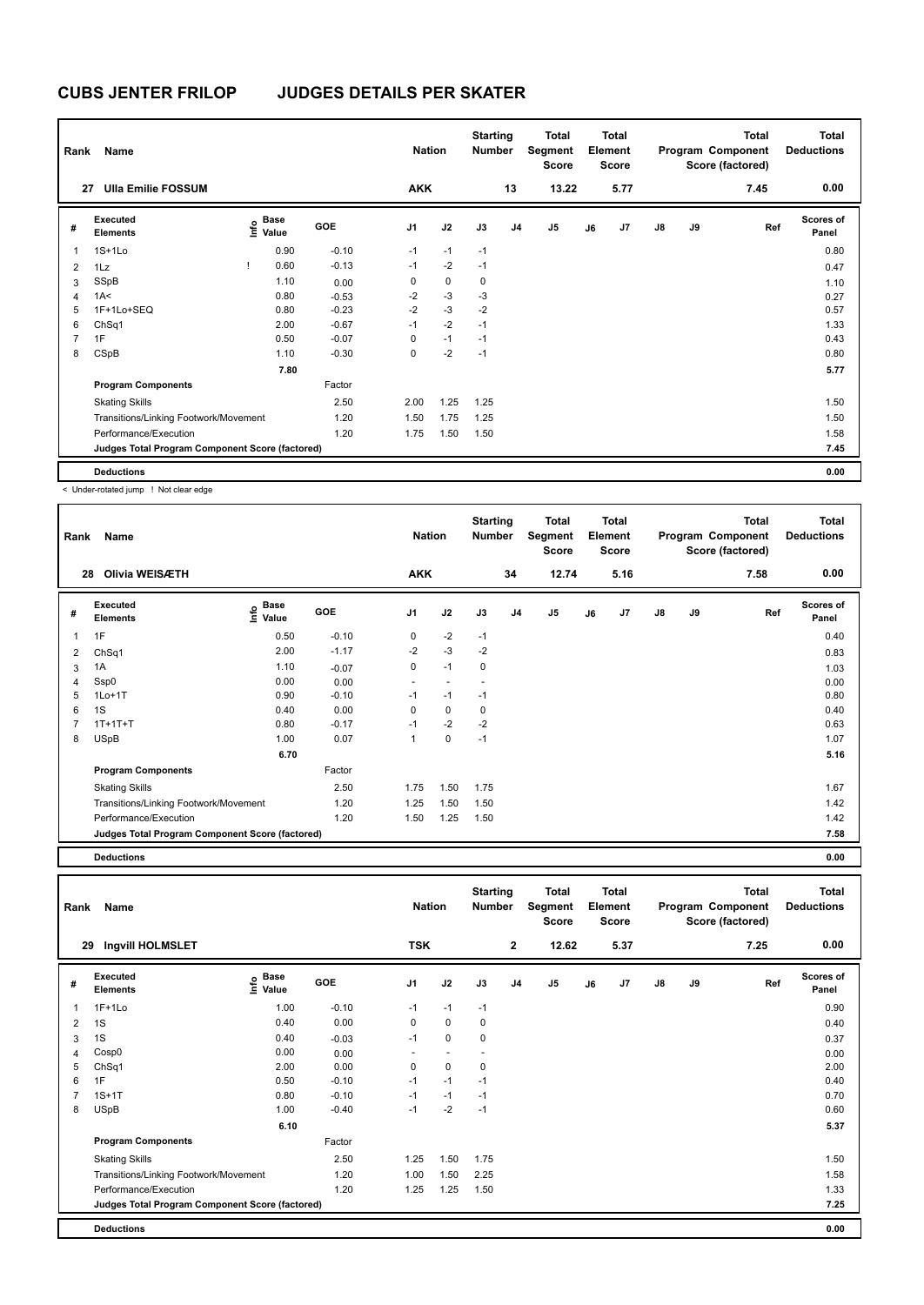| Rank           | Name                                            |                           |         | <b>Nation</b>  |             | <b>Starting</b><br>Number |                | <b>Total</b><br>Segment<br><b>Score</b> |    | Total<br>Element<br><b>Score</b> |               |    | <b>Total</b><br>Program Component<br>Score (factored) | Total<br><b>Deductions</b> |
|----------------|-------------------------------------------------|---------------------------|---------|----------------|-------------|---------------------------|----------------|-----------------------------------------|----|----------------------------------|---------------|----|-------------------------------------------------------|----------------------------|
|                | <b>Live TOFTE</b><br>30                         |                           |         | <b>AKK</b>     |             |                           | 19             | 12.48                                   |    | 5.33                             |               |    | 7.15                                                  | 0.00                       |
| #              | <b>Executed</b><br><b>Elements</b>              | Base<br>o Base<br>⊆ Value | GOE     | J <sub>1</sub> | J2          | J3                        | J <sub>4</sub> | J5                                      | J6 | J <sub>7</sub>                   | $\mathsf{J}8$ | J9 | Ref                                                   | <b>Scores of</b><br>Panel  |
| $\overline{1}$ | 1F                                              | 0.50                      | 0.00    | 0              | $\mathbf 0$ | $\mathbf 0$               |                |                                         |    |                                  |               |    |                                                       | 0.50                       |
| $\overline{2}$ | Ssp0                                            | 0.00                      | 0.00    | $\sim$         |             |                           |                |                                         |    |                                  |               |    |                                                       | 0.00                       |
| 3              | ChSq1                                           | 2.00                      | $-0.50$ | $-1$           | $-1$        | $-1$                      |                |                                         |    |                                  |               |    |                                                       | 1.50                       |
| $\overline{4}$ | $1S+1Lo$                                        | 0.90                      | $-0.03$ | 0              | $\mathbf 0$ | $-1$                      |                |                                         |    |                                  |               |    |                                                       | 0.87                       |
| 5              | 1F+1T+1Lo                                       | 1.40                      | $-0.07$ | 0              | $-1$        | $-1$                      |                |                                         |    |                                  |               |    |                                                       | 1.33                       |
| 6              | 1A                                              | 1.10                      | $-0.40$ | $-2$           | $-2$        | $-2$                      |                |                                         |    |                                  |               |    |                                                       | 0.70                       |
| $\overline{7}$ | 1Lz                                             | 0.60                      | $-0.17$ | $-1$           | $-2$        | $-2$                      |                |                                         |    |                                  |               |    |                                                       | 0.43                       |
| 8              | CoSp0                                           | 0.00                      | 0.00    |                |             |                           |                |                                         |    |                                  |               |    |                                                       | 0.00                       |
|                |                                                 | 6.50                      |         |                |             |                           |                |                                         |    |                                  |               |    |                                                       | 5.33                       |
|                | <b>Program Components</b>                       |                           | Factor  |                |             |                           |                |                                         |    |                                  |               |    |                                                       |                            |
|                | <b>Skating Skills</b>                           |                           | 2.50    | 1.50           | 1.50        | 1.25                      |                |                                         |    |                                  |               |    |                                                       | 1.42                       |
|                | Transitions/Linking Footwork/Movement           |                           | 1.20    | 1.25           | 1.75        | 0.75                      |                |                                         |    |                                  |               |    |                                                       | 1.25                       |
|                | Performance/Execution                           |                           | 1.20    | 1.75           | 1.50        | 2.00                      |                |                                         |    |                                  |               |    |                                                       | 1.75                       |
|                | Judges Total Program Component Score (factored) |                           |         |                |             |                           |                |                                         |    |                                  |               |    |                                                       | 7.15                       |
|                | <b>Deductions</b>                               |                           |         |                |             |                           |                |                                         |    |                                  |               |    |                                                       | 0.00                       |

| Rank           | Name                                            |                                           |            | <b>Nation</b>            |             | <b>Starting</b><br>Number |                | <b>Total</b><br>Segment<br><b>Score</b> |    | <b>Total</b><br>Element<br><b>Score</b> |               |    | <b>Total</b><br>Program Component<br>Score (factored) | <b>Total</b><br><b>Deductions</b> |
|----------------|-------------------------------------------------|-------------------------------------------|------------|--------------------------|-------------|---------------------------|----------------|-----------------------------------------|----|-----------------------------------------|---------------|----|-------------------------------------------------------|-----------------------------------|
|                | Signe GRØTAN DAHL<br>31                         |                                           |            | <b>AUKK</b>              |             |                           | 17             | 11.79                                   |    | 4.44                                    |               |    | 7.35                                                  | 0.00                              |
| #              | <b>Executed</b><br><b>Elements</b>              | $\frac{e}{E}$ Base<br>$\frac{e}{E}$ Value | <b>GOE</b> | J <sub>1</sub>           | J2          | J3                        | J <sub>4</sub> | J <sub>5</sub>                          | J6 | J7                                      | $\mathsf{J}8$ | J9 | Ref                                                   | <b>Scores of</b><br>Panel         |
| 1              | 1F                                              | 0.50                                      | $-0.03$    | $-1$                     | $\mathbf 0$ | $\mathbf 0$               |                |                                         |    |                                         |               |    |                                                       | 0.47                              |
| 2              | 1S                                              | 0.40                                      | 0.00       | $\mathbf 0$              | $\mathbf 0$ | $\mathbf 0$               |                |                                         |    |                                         |               |    |                                                       | 0.40                              |
| 3              | 1Lz+1T+1Lo                                      | 1.50                                      | $-0.10$    | $-1$                     | $-1$        | $-1$                      |                |                                         |    |                                         |               |    |                                                       | 1.40                              |
| 4              | SsP0                                            | 0.00                                      | 0.00       | $\overline{\phantom{a}}$ | $\sim$      | $\sim$                    |                |                                         |    |                                         |               |    |                                                       | 0.00                              |
| 5              | 1Lo                                             | 0.50                                      | $-0.03$    | 0                        | 0           | $-1$                      |                |                                         |    |                                         |               |    |                                                       | 0.47                              |
| 6              | Ch <sub>Sq1</sub>                               | 2.00                                      | $-0.50$    | 0                        | $-2$        | $-1$                      |                |                                         |    |                                         |               |    |                                                       | 1.50                              |
| $\overline{7}$ | 1F                                              | 0.50                                      | $-0.30$    | $-3$                     | $-3$        | $-3$                      |                |                                         |    |                                         |               |    |                                                       | 0.20                              |
| 8              | Csp0                                            | 0.00                                      | 0.00       |                          |             |                           |                |                                         |    |                                         |               |    |                                                       | 0.00                              |
|                |                                                 | 5.40                                      |            |                          |             |                           |                |                                         |    |                                         |               |    |                                                       | 4.44                              |
|                | <b>Program Components</b>                       |                                           | Factor     |                          |             |                           |                |                                         |    |                                         |               |    |                                                       |                                   |
|                | <b>Skating Skills</b>                           |                                           | 2.50       | 1.50                     | 1.25        | 2.00                      |                |                                         |    |                                         |               |    |                                                       | 1.58                              |
|                | Transitions/Linking Footwork/Movement           |                                           | 1.20       | 1.00                     | 1.50        | 2.25                      |                |                                         |    |                                         |               |    |                                                       | 1.58                              |
|                | Performance/Execution                           |                                           | 1.20       | 1.00                     | 1.00        | 1.75                      |                |                                         |    |                                         |               |    |                                                       | 1.25                              |
|                | Judges Total Program Component Score (factored) |                                           |            |                          |             |                           |                |                                         |    |                                         |               |    |                                                       | 7.35                              |
|                | <b>Deductions</b>                               |                                           |            |                          |             |                           |                |                                         |    |                                         |               |    |                                                       | 0.00                              |

REP Jump repetition

| Rank           | Name                                            |                                         |         | <b>Nation</b>  |                          | <b>Starting</b><br><b>Number</b> |                | Total<br>Segment<br><b>Score</b> |    | <b>Total</b><br>Element<br><b>Score</b> |               |    | <b>Total</b><br>Program Component<br>Score (factored) | <b>Total</b><br><b>Deductions</b> |
|----------------|-------------------------------------------------|-----------------------------------------|---------|----------------|--------------------------|----------------------------------|----------------|----------------------------------|----|-----------------------------------------|---------------|----|-------------------------------------------------------|-----------------------------------|
|                | 32<br><b>Julie FOSSEN</b>                       |                                         |         | SIL            |                          |                                  | 24             | 11.26                            |    | 4.51                                    |               |    | 6.75                                                  | 0.00                              |
| #              | Executed<br><b>Elements</b>                     | $\mathsf{E}$ Base<br>$\mathsf{E}$ Value | GOE     | J <sub>1</sub> | J2                       | J3                               | J <sub>4</sub> | J <sub>5</sub>                   | J6 | J7                                      | $\mathsf{J}8$ | J9 | Ref                                                   | <b>Scores of</b><br>Panel         |
| 1              | $1F+1T$                                         | 0.90                                    | $-0.10$ | $-1$           | $-1$                     | $-1$                             |                |                                  |    |                                         |               |    |                                                       | 0.80                              |
| 2              | 1Lo                                             | 0.50                                    | 0.00    | $\mathbf 0$    | $\mathbf 0$              | $\mathbf 0$                      |                |                                  |    |                                         |               |    |                                                       | 0.50                              |
| 3              | 1F                                              | 0.50                                    | $-0.13$ | $-2$           | $-1$                     | $-1$                             |                |                                  |    |                                         |               |    |                                                       | 0.37                              |
| 4              | 1S                                              | 0.40                                    | $-0.13$ | $-1$           | $-1$                     | $-2$                             |                |                                  |    |                                         |               |    |                                                       | 0.27                              |
| 5              | Ssp0                                            | 0.00                                    | 0.00    | ٠              | $\overline{\phantom{a}}$ |                                  |                |                                  |    |                                         |               |    |                                                       | 0.00                              |
| 6              | ChSq1                                           | 2.00                                    | $-0.50$ | $-1$           | $-1$                     | $-1$                             |                |                                  |    |                                         |               |    |                                                       | 1.50                              |
| $\overline{7}$ | $1Lo+T+T$                                       | 0.50                                    | $-0.23$ | $-2$           | $-3$                     | $-2$                             |                |                                  |    |                                         |               |    |                                                       | 0.27                              |
| 8              | <b>USpB</b>                                     | 1.00                                    | $-0.20$ | 0              | $-1$                     | $-1$                             |                |                                  |    |                                         |               |    |                                                       | 0.80                              |
|                |                                                 | 5.80                                    |         |                |                          |                                  |                |                                  |    |                                         |               |    |                                                       | 4.51                              |
|                | <b>Program Components</b>                       |                                         | Factor  |                |                          |                                  |                |                                  |    |                                         |               |    |                                                       |                                   |
|                | <b>Skating Skills</b>                           |                                         | 2.50    | 1.50           | 1.50                     | 1.50                             |                |                                  |    |                                         |               |    |                                                       | 1.50                              |
|                | Transitions/Linking Footwork/Movement           |                                         | 1.20    | 1.50           | 0.75                     | 1.25                             |                |                                  |    |                                         |               |    |                                                       | 1.17                              |
|                | Performance/Execution                           |                                         | 1.20    | 1.50           | 1.25                     | 1.25                             |                |                                  |    |                                         |               |    |                                                       | 1.33                              |
|                | Judges Total Program Component Score (factored) |                                         |         |                |                          |                                  |                |                                  |    |                                         |               |    |                                                       | 6.75                              |
|                | <b>Deductions</b>                               |                                         |         |                |                          |                                  |                |                                  |    |                                         |               |    |                                                       | 0.00                              |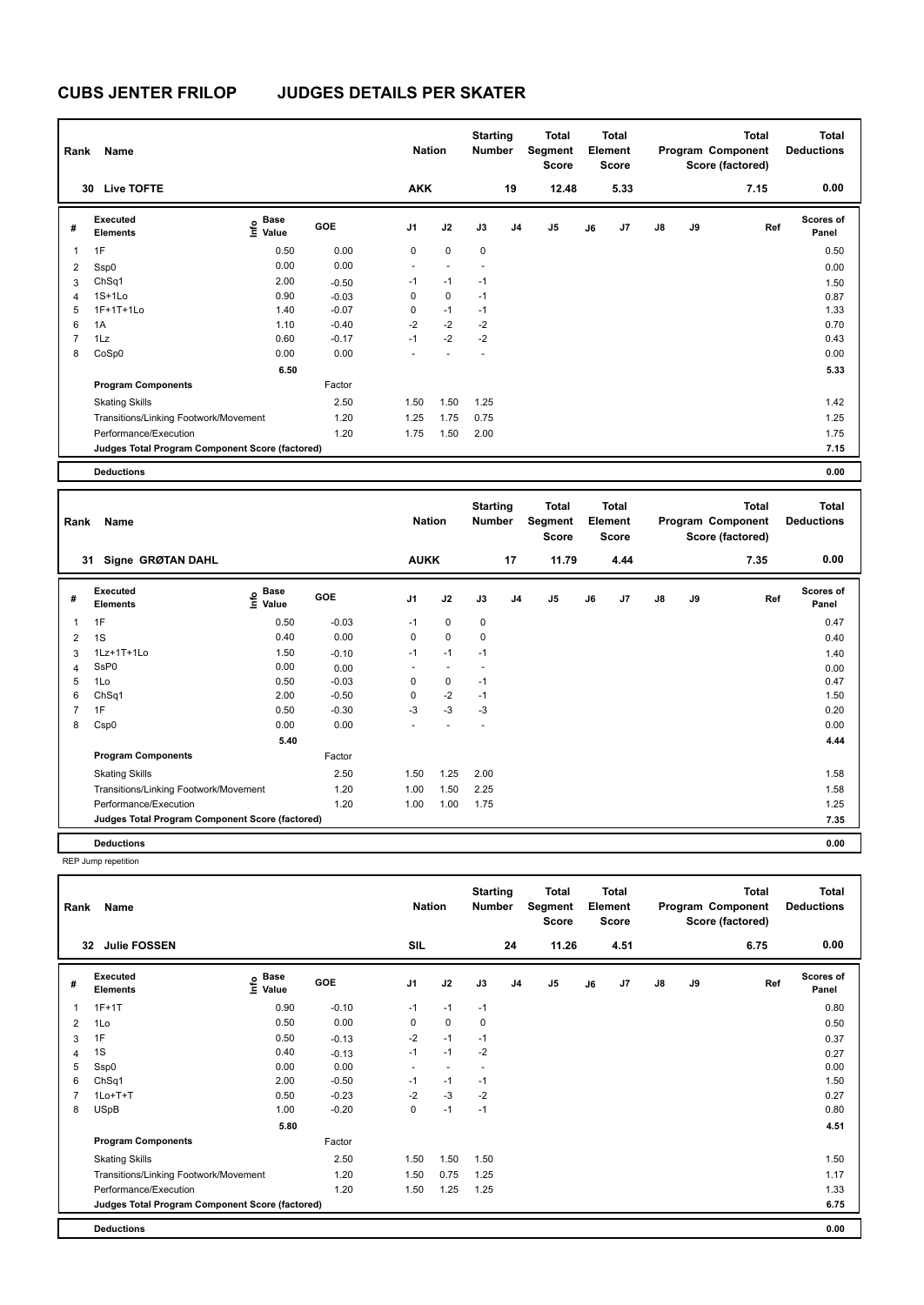| Rank | Name                                            |                           |            | <b>Nation</b>  |             | <b>Starting</b><br><b>Number</b> |                | Total<br>Segment<br>Score |    | <b>Total</b><br>Element<br><b>Score</b> |               |    | Total<br>Program Component<br>Score (factored) | <b>Total</b><br><b>Deductions</b> |
|------|-------------------------------------------------|---------------------------|------------|----------------|-------------|----------------------------------|----------------|---------------------------|----|-----------------------------------------|---------------|----|------------------------------------------------|-----------------------------------|
| 33   | <b>Tiril SPILDE</b>                             |                           |            | <b>LKK</b>     |             |                                  | 4              | 11.01                     |    | 3.56                                    |               |    | 7.45                                           | 0.00                              |
| #    | Executed<br><b>Elements</b>                     | Base<br>e Base<br>⊆ Value | <b>GOE</b> | J <sub>1</sub> | J2          | J3                               | J <sub>4</sub> | J <sub>5</sub>            | J6 | J7                                      | $\mathsf{J}8$ | J9 | Ref                                            | <b>Scores of</b><br>Panel         |
|      | 1Lze+1Lo+1T                                     | 1.40                      | $-0.17$    | $-1$           | $-2$        | $-2$                             |                |                           |    |                                         |               |    |                                                | 1.23                              |
| 2    | 1F                                              | 0.50                      | 0.00       | 0              | $\mathbf 0$ | 0                                |                |                           |    |                                         |               |    |                                                | 0.50                              |
| 3    | Ssp0                                            | 0.00                      | 0.00       | ٠              |             | ٠                                |                |                           |    |                                         |               |    |                                                | 0.00                              |
| 4    | 1Lo*+1Lo*+1Lo*                                  | 0.00                      | 0.00       |                |             |                                  |                |                           |    |                                         |               |    |                                                | 0.00                              |
| 5    | $1F*+1T*$                                       | 0.00                      | 0.00       |                |             |                                  |                |                           |    |                                         |               |    |                                                | 0.00                              |
| 6    | ChSq1                                           | 2.00                      | $-0.67$    | $-1$           | $-2$        | $-1$                             |                |                           |    |                                         |               |    |                                                | 1.33                              |
|      | 1F                                              | 0.50                      | 0.00       | 0              | $\mathbf 0$ | 0                                |                |                           |    |                                         |               |    |                                                | 0.50                              |
| 8    | CoSp0                                           | 0.00                      | 0.00       | ٠              |             | ٠                                |                |                           |    |                                         |               |    |                                                | 0.00                              |
|      |                                                 | 4.40                      |            |                |             |                                  |                |                           |    |                                         |               |    |                                                | 3.56                              |
|      | <b>Program Components</b>                       |                           | Factor     |                |             |                                  |                |                           |    |                                         |               |    |                                                |                                   |
|      | <b>Skating Skills</b>                           |                           | 2.50       | 1.25           | 1.25        | 1.75                             |                |                           |    |                                         |               |    |                                                | 1.42                              |
|      | Transitions/Linking Footwork/Movement           |                           | 1.20       | 1.50           | 1.50        | 1.75                             |                |                           |    |                                         |               |    |                                                | 1.58                              |
|      | Performance/Execution                           |                           | 1.20       | 1.75           | 1.25        | 2.00                             |                |                           |    |                                         |               |    |                                                | 1.67                              |
|      | Judges Total Program Component Score (factored) |                           |            |                |             |                                  |                |                           |    |                                         |               |    |                                                | 7.45                              |
|      | <b>Deductions</b>                               |                           |            |                |             |                                  |                |                           |    |                                         |               |    |                                                | 0.00                              |

\* Invalid element

| Rank         | Name                                            |                              |         | <b>Nation</b>            |                          | <b>Starting</b><br><b>Number</b> |                | <b>Total</b><br>Segment<br><b>Score</b> |    | <b>Total</b><br>Element<br><b>Score</b> |               |    | Total<br>Program Component<br>Score (factored) | <b>Total</b><br><b>Deductions</b> |
|--------------|-------------------------------------------------|------------------------------|---------|--------------------------|--------------------------|----------------------------------|----------------|-----------------------------------------|----|-----------------------------------------|---------------|----|------------------------------------------------|-----------------------------------|
|              | <b>Isa TINNEN HURU</b><br>34                    |                              |         | <b>TSK</b>               |                          |                                  | 15             | 10.24                                   |    | 5.14                                    |               |    | 5.10                                           | 0.00                              |
| #            | Executed<br><b>Elements</b>                     | <b>Base</b><br>lnfo<br>Value | GOE     | J <sub>1</sub>           | J2                       | J3                               | J <sub>4</sub> | J <sub>5</sub>                          | J6 | J7                                      | $\mathsf{J}8$ | J9 | Ref                                            | <b>Scores of</b><br>Panel         |
| $\mathbf{1}$ | 1Lo                                             | 0.50                         | $-0.03$ | 0                        | 0                        | $-1$                             |                |                                         |    |                                         |               |    |                                                | 0.47                              |
| 2            | 1F                                              | 0.50                         | $-0.23$ | $-2$                     | $-3$                     | $-2$                             |                |                                         |    |                                         |               |    |                                                | 0.27                              |
| 3            | CoSp0                                           | 0.00                         | 0.00    | $\overline{\phantom{a}}$ | $\overline{\phantom{a}}$ |                                  |                |                                         |    |                                         |               |    |                                                | 0.00                              |
| 4            | ChSq1                                           | 2.00                         | $-1.00$ | $-2$                     | $-2$                     | $-2$                             |                |                                         |    |                                         |               |    |                                                | 1.00                              |
| 5            | 1S                                              | 0.40                         | 0.00    | 0                        | 0                        | 0                                |                |                                         |    |                                         |               |    |                                                | 0.40                              |
| 6            | $1$ Lze $+1$ T                                  | 0.90                         | $-0.23$ | $-2$                     | $-2$                     | $-3$                             |                |                                         |    |                                         |               |    |                                                | 0.67                              |
| 7            | $1F+1T+1T$                                      | 1.30                         | $-0.07$ | 0                        | $-1$                     | $-1$                             |                |                                         |    |                                         |               |    |                                                | 1.23                              |
| 8            | SSpB                                            | 1.10                         | 0.00    | 0                        | 0                        | $\mathbf 0$                      |                |                                         |    |                                         |               |    |                                                | 1.10                              |
|              |                                                 | 6.70                         |         |                          |                          |                                  |                |                                         |    |                                         |               |    |                                                | 5.14                              |
|              | <b>Program Components</b>                       |                              | Factor  |                          |                          |                                  |                |                                         |    |                                         |               |    |                                                |                                   |
|              | <b>Skating Skills</b>                           |                              | 2.50    | 1.25                     | 1.00                     | 1.00                             |                |                                         |    |                                         |               |    |                                                | 1.08                              |
|              | Transitions/Linking Footwork/Movement           |                              | 1.20    | 1.00                     | 1.00                     | 0.75                             |                |                                         |    |                                         |               |    |                                                | 0.92                              |
|              | Performance/Execution                           |                              | 1.20    | 1.25                     | 1.25                     | 0.75                             |                |                                         |    |                                         |               |    |                                                | 1.08                              |
|              | Judges Total Program Component Score (factored) |                              |         |                          |                          |                                  |                |                                         |    |                                         |               |    |                                                | 5.10                              |

**Deductions 0.00**

| Rank           | Name                                            |                           |         | <b>Nation</b>  |             | <b>Starting</b><br><b>Number</b> |                | <b>Total</b><br>Segment<br><b>Score</b> |    | Total<br>Element<br><b>Score</b> |               |    | <b>Total</b><br>Program Component<br>Score (factored) | <b>Total</b><br><b>Deductions</b> |
|----------------|-------------------------------------------------|---------------------------|---------|----------------|-------------|----------------------------------|----------------|-----------------------------------------|----|----------------------------------|---------------|----|-------------------------------------------------------|-----------------------------------|
| 35             | <b>Marianne RUDI</b>                            |                           |         | <b>LKK</b>     |             |                                  | 31             | 10.00                                   |    | 5.00                             |               |    | 5.00                                                  | 0.00                              |
| #              | Executed<br><b>Elements</b>                     | Base<br>e Base<br>⊆ Value | GOE     | J <sub>1</sub> | J2          | J3                               | J <sub>4</sub> | $\mathsf{J}5$                           | J6 | J7                               | $\mathsf{J}8$ | J9 | Ref                                                   | <b>Scores of</b><br>Panel         |
| $\overline{1}$ | 1Lo+1Lo+1T                                      | 1.40                      | $-0.03$ | 0              | $\mathbf 0$ | $-1$                             |                |                                         |    |                                  |               |    |                                                       | 1.37                              |
| 2              | 1F                                              | 0.50                      | $-0.10$ | $-1$           | $-1$        | $-1$                             |                |                                         |    |                                  |               |    |                                                       | 0.40                              |
| 3              | Csp0                                            | 0.00                      | 0.00    |                |             |                                  |                |                                         |    |                                  |               |    |                                                       | 0.00                              |
| $\overline{4}$ | 1Lo                                             | 0.50                      | 0.00    | 0              | $\mathbf 0$ | $\mathbf 0$                      |                |                                         |    |                                  |               |    |                                                       | 0.50                              |
| 5              | ChSq1                                           | 2.00                      | $-0.67$ | $-1$           | $-2$        | $-1$                             |                |                                         |    |                                  |               |    |                                                       | 1.33                              |
| 6              | 1F                                              | 0.50                      | $-0.03$ | $\Omega$       | $\Omega$    | $-1$                             |                |                                         |    |                                  |               |    |                                                       | 0.47                              |
| 7              | Ssp0                                            | 0.00                      | 0.00    | $\sim$         |             |                                  |                |                                         |    |                                  |               |    |                                                       | 0.00                              |
| 8              | $1F+1Lo$                                        | 1.00                      | $-0.07$ | $-1$           | $\mathbf 0$ | $-1$                             |                |                                         |    |                                  |               |    |                                                       | 0.93                              |
|                |                                                 | 5.90                      |         |                |             |                                  |                |                                         |    |                                  |               |    |                                                       | 5.00                              |
|                | <b>Program Components</b>                       |                           | Factor  |                |             |                                  |                |                                         |    |                                  |               |    |                                                       |                                   |
|                | <b>Skating Skills</b>                           |                           | 2.50    | 1.25           | 1.00        | 1.00                             |                |                                         |    |                                  |               |    |                                                       | 1.08                              |
|                | Transitions/Linking Footwork/Movement           |                           | 1.20    | 1.00           | 1.25        | 0.75                             |                |                                         |    |                                  |               |    |                                                       | 1.00                              |
|                | Performance/Execution                           |                           | 1.20    | 0.75           | 1.00        | 1.00                             |                |                                         |    |                                  |               |    |                                                       | 0.92                              |
|                | Judges Total Program Component Score (factored) |                           |         |                |             |                                  |                |                                         |    |                                  |               |    |                                                       | 5.00                              |
|                | <b>Deductions</b>                               |                           |         |                |             |                                  |                |                                         |    |                                  |               |    |                                                       | 0.00                              |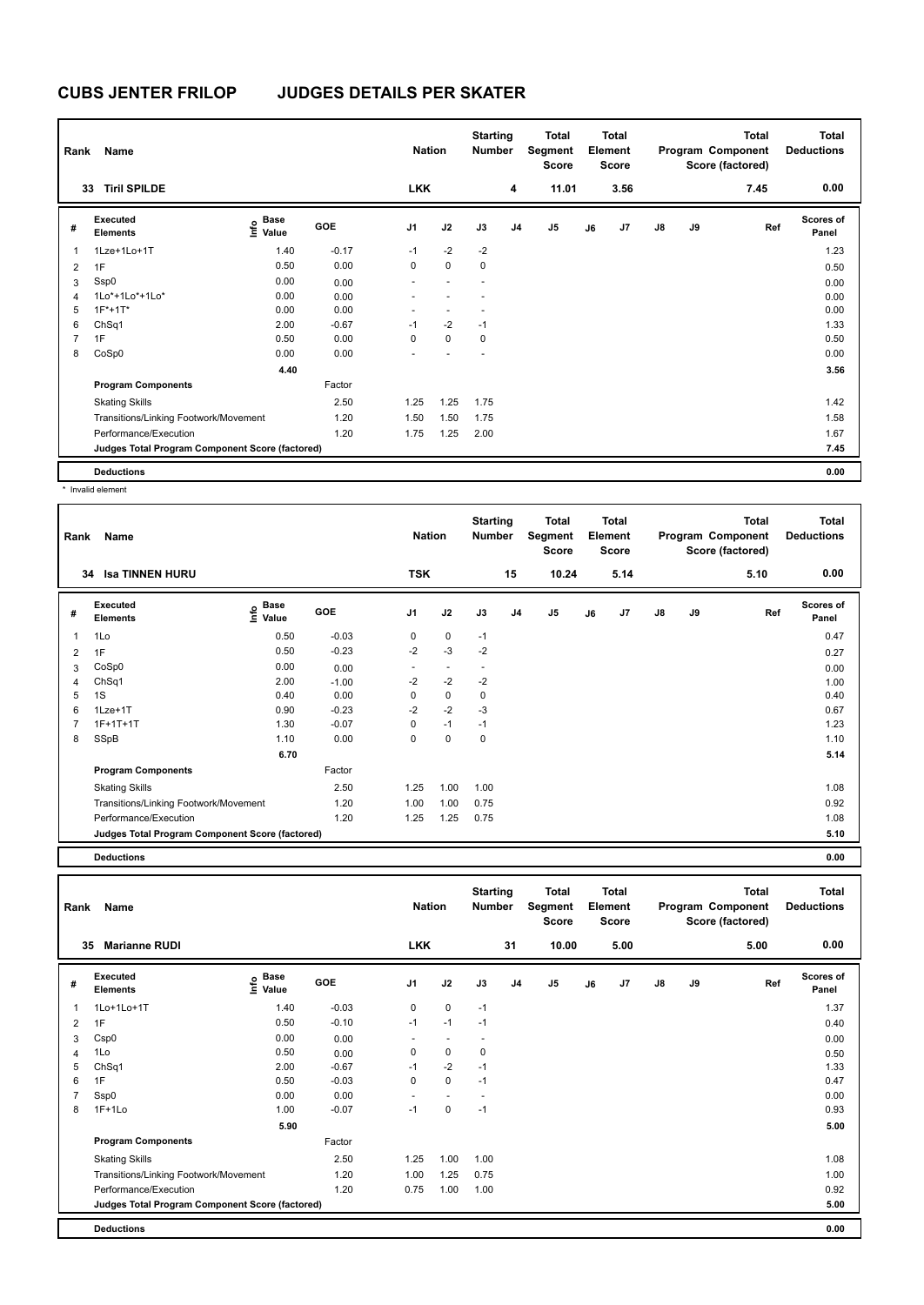| Rank           | Name                                            |                              |         | <b>Nation</b>  |             | <b>Starting</b><br>Number |                | <b>Total</b><br>Segment<br><b>Score</b> |    | <b>Total</b><br>Element<br><b>Score</b> |               |    | <b>Total</b><br>Program Component<br>Score (factored) | Total<br><b>Deductions</b> |
|----------------|-------------------------------------------------|------------------------------|---------|----------------|-------------|---------------------------|----------------|-----------------------------------------|----|-----------------------------------------|---------------|----|-------------------------------------------------------|----------------------------|
|                | <b>Johanne PEDERSEN ELLEVSET</b><br>36          |                              |         | <b>TSK</b>     |             |                           | 11             | 9.69                                    |    | 3.66                                    |               |    | 6.03                                                  | 0.00                       |
| #              | Executed<br><b>Elements</b>                     | <b>Base</b><br>Info<br>Value | GOE     | J <sub>1</sub> | J2          | J3                        | J <sub>4</sub> | J5                                      | J6 | J <sub>7</sub>                          | $\mathsf{J}8$ | J9 | Ref                                                   | <b>Scores of</b><br>Panel  |
| 1              | Csp0                                            | 0.00                         | 0.00    |                |             | $\overline{\phantom{a}}$  |                |                                         |    |                                         |               |    |                                                       | 0.00                       |
| $\overline{2}$ | 1S                                              | 0.40                         | $-0.10$ | $-1$           | $-1$        | $-1$                      |                |                                         |    |                                         |               |    |                                                       | 0.30                       |
| 3              | $1$ Lo $+1$ Lo                                  | 1.00                         | $-0.07$ | $-1$           | $\mathbf 0$ | $-1$                      |                |                                         |    |                                         |               |    |                                                       | 0.93                       |
| $\overline{4}$ | 1T                                              | 0.40                         | $-0.03$ | 0              | $\mathbf 0$ | $-1$                      |                |                                         |    |                                         |               |    |                                                       | 0.37                       |
| 5              | ChSq1                                           | 2.00                         | $-0.67$ | $-1$           | $-2$        | $-1$                      |                |                                         |    |                                         |               |    |                                                       | 1.33                       |
| 6              | 1S                                              | 0.40                         | 0.00    | 0              | $\mathbf 0$ | $\mathbf 0$               |                |                                         |    |                                         |               |    |                                                       | 0.40                       |
| $\overline{7}$ | Cosp <sub>0</sub>                               | 0.00                         | 0.00    |                |             |                           |                |                                         |    |                                         |               |    |                                                       | 0.00                       |
| 8              | 1T                                              | 0.40                         | $-0.07$ | $-1$           | $\mathbf 0$ | $-1$                      |                |                                         |    |                                         |               |    |                                                       | 0.33                       |
|                |                                                 | 4.60                         |         |                |             |                           |                |                                         |    |                                         |               |    |                                                       | 3.66                       |
|                | <b>Program Components</b>                       |                              | Factor  |                |             |                           |                |                                         |    |                                         |               |    |                                                       |                            |
|                | <b>Skating Skills</b>                           |                              | 2.50    | 1.25           | 1.00        | 1.25                      |                |                                         |    |                                         |               |    |                                                       | 1.17                       |
|                | Transitions/Linking Footwork/Movement           |                              | 1.20    | 1.25           | 1.50        | 1.25                      |                |                                         |    |                                         |               |    |                                                       | 1.33                       |
|                | Performance/Execution                           |                              | 1.20    | 1.25           | 1.00        | 1.50                      |                |                                         |    |                                         |               |    |                                                       | 1.25                       |
|                | Judges Total Program Component Score (factored) |                              |         |                |             |                           |                |                                         |    |                                         |               |    |                                                       | 6.03                       |
|                | <b>Deductions</b>                               |                              |         |                |             |                           |                |                                         |    |                                         |               |    |                                                       | 0.00                       |

| Rank                                            | Name                        |                                           |            | <b>Nation</b>  |                      | <b>Starting</b><br>Number |                | <b>Total</b><br>Segment<br><b>Score</b> |    | <b>Total</b><br>Element<br><b>Score</b> |               |      | <b>Total</b><br>Program Component<br>Score (factored) | <b>Total</b><br><b>Deductions</b> |
|-------------------------------------------------|-----------------------------|-------------------------------------------|------------|----------------|----------------------|---------------------------|----------------|-----------------------------------------|----|-----------------------------------------|---------------|------|-------------------------------------------------------|-----------------------------------|
| 37                                              | <b>Alfa FAANNESSEN</b>      |                                           |            | <b>BKK</b>     |                      |                           | $\overline{7}$ | 9.50                                    |    | 4.80                                    |               |      | 4.70                                                  | 0.00                              |
| #                                               | Executed<br><b>Elements</b> | $\frac{e}{E}$ Base<br>$\frac{e}{E}$ Value | <b>GOE</b> | J <sub>1</sub> | J2                   | J3                        | J <sub>4</sub> | J <sub>5</sub>                          | J6 | J7                                      | $\mathsf{J}8$ | J9   | Ref                                                   | <b>Scores of</b><br>Panel         |
| $\mathbf{1}$                                    | 1S+1Lo+1T                   | 1.30                                      | $-0.10$    | $-1$           | $-1$                 | $-1$                      |                |                                         |    |                                         |               |      |                                                       | 1.20                              |
| $\overline{2}$                                  | $1$ Lo $+1$ Lo              | 1.00                                      | $-0.13$    | $-2$           | $-1$                 | $-1$                      |                |                                         |    |                                         |               |      |                                                       | 0.87                              |
| 3                                               | ChSq1                       | 2.00                                      | $-0.67$    | $-2$           | $-1$                 | $-1$                      |                |                                         |    |                                         |               |      |                                                       | 1.33                              |
| 4                                               | CoSp0                       | 0.00                                      | 0.00       | $\sim$         | $\ddot{\phantom{1}}$ | $\overline{\phantom{a}}$  |                |                                         |    |                                         |               |      |                                                       | 0.00                              |
| 5                                               | 1F                          | 0.50                                      | $-0.10$    | $-1$           | $-1$                 | $-1$                      |                |                                         |    |                                         |               |      |                                                       | 0.40                              |
| 6                                               | 1Lz                         | 0.60                                      | $-0.07$    | 0              | $-1$                 | $-1$                      |                |                                         |    |                                         |               |      |                                                       | 0.53                              |
| $\overline{7}$                                  | 1F                          | 0.50                                      | $-0.03$    | 0              | $-1$                 | 0                         |                |                                         |    |                                         |               |      |                                                       | 0.47                              |
| 8                                               | SSp0                        | 0.00                                      | 0.00       |                |                      |                           |                |                                         |    |                                         |               |      |                                                       | 0.00                              |
|                                                 |                             | 5.90                                      |            |                |                      |                           |                |                                         |    |                                         |               |      |                                                       | 4.80                              |
|                                                 | <b>Program Components</b>   |                                           | Factor     |                |                      |                           |                |                                         |    |                                         |               |      |                                                       |                                   |
|                                                 | <b>Skating Skills</b>       |                                           | 2.50       | 1.25           | 0.75                 | 0.75                      |                |                                         |    |                                         |               |      |                                                       | 0.92                              |
| 1.20<br>Transitions/Linking Footwork/Movement   |                             | 1.00                                      | 1.00       | 1.00           |                      |                           |                |                                         |    |                                         |               | 1.00 |                                                       |                                   |
|                                                 | Performance/Execution       |                                           | 1.20       | 1.00           | 0.75                 | 1.25                      |                |                                         |    |                                         |               |      |                                                       | 1.00                              |
| Judges Total Program Component Score (factored) |                             |                                           |            |                |                      |                           |                |                                         |    |                                         |               |      |                                                       | 4.70                              |
|                                                 | <b>Deductions</b>           |                                           |            |                |                      |                           |                |                                         |    |                                         |               |      |                                                       | 0.00                              |

| Rank | Name                                            |                                    |         | <b>Nation</b>            |             | <b>Starting</b><br><b>Number</b> |    | Total<br>Segment<br>Score |    | <b>Total</b><br>Element<br><b>Score</b> |               |    | <b>Total</b><br>Program Component<br>Score (factored) | <b>Total</b><br><b>Deductions</b> |
|------|-------------------------------------------------|------------------------------------|---------|--------------------------|-------------|----------------------------------|----|---------------------------|----|-----------------------------------------|---------------|----|-------------------------------------------------------|-----------------------------------|
| 38   | <b>Tyri EVANGER</b>                             |                                    |         | <b>TSK</b>               |             |                                  | 16 | 8.86                      |    | 4.06                                    |               |    | 4.80                                                  | 0.00                              |
| #    | Executed<br><b>Elements</b>                     | <b>Base</b><br>$\frac{6}{5}$ Value | GOE     | J <sub>1</sub>           | J2          | J3                               | J4 | J <sub>5</sub>            | J6 | J7                                      | $\mathsf{J}8$ | J9 | Ref                                                   | <b>Scores of</b><br>Panel         |
| 1    | <b>USpB</b>                                     | 1.00                               | 0.00    | 0                        | $\mathbf 0$ | 0                                |    |                           |    |                                         |               |    |                                                       | 1.00                              |
| 2    | 1T                                              | 0.40                               | $-0.10$ | $-1$                     | $-1$        | $-1$                             |    |                           |    |                                         |               |    |                                                       | 0.30                              |
| 3    | 1Lo                                             | 0.50                               | $-0.27$ | $-2$                     | $-3$        | $-3$                             |    |                           |    |                                         |               |    |                                                       | 0.23                              |
| 4    | $1S+1T$                                         | 0.80                               | $-0.07$ | $-1$                     | 0           | $-1$                             |    |                           |    |                                         |               |    |                                                       | 0.73                              |
| 5    | ChSq1                                           | 2.00                               | $-0.83$ | $-2$                     | $-1$        | $-2$                             |    |                           |    |                                         |               |    |                                                       | 1.17                              |
| 6    | F                                               | 0.00                               | 0.00    | $\overline{\phantom{a}}$ | $\sim$      |                                  |    |                           |    |                                         |               |    |                                                       | 0.00                              |
| 7    | $1T+1T$                                         | 0.80                               | $-0.17$ | $-1$                     | $-2$        | $-2$                             |    |                           |    |                                         |               |    |                                                       | 0.63                              |
| 8    | Ssp0                                            | 0.00                               | 0.00    |                          |             |                                  |    |                           |    |                                         |               |    |                                                       | 0.00                              |
|      |                                                 | 5.50                               |         |                          |             |                                  |    |                           |    |                                         |               |    |                                                       | 4.06                              |
|      | <b>Program Components</b>                       |                                    | Factor  |                          |             |                                  |    |                           |    |                                         |               |    |                                                       |                                   |
|      | <b>Skating Skills</b>                           |                                    | 2.50    | 1.25                     | 0.75        | 1.00                             |    |                           |    |                                         |               |    |                                                       | 1.00                              |
|      | Transitions/Linking Footwork/Movement           |                                    | 1.20    | 0.75                     | 1.00        | 1.00                             |    |                           |    |                                         |               |    |                                                       | 0.92                              |
|      | Performance/Execution                           |                                    | 1.20    | 0.75                     | 1.00        | 1.25                             |    |                           |    |                                         |               |    |                                                       | 1.00                              |
|      | Judges Total Program Component Score (factored) |                                    |         |                          |             |                                  |    |                           |    |                                         |               |    |                                                       | 4.80                              |
|      | <b>Deductions</b>                               |                                    |         |                          |             |                                  |    |                           |    |                                         |               |    |                                                       | 0.00                              |